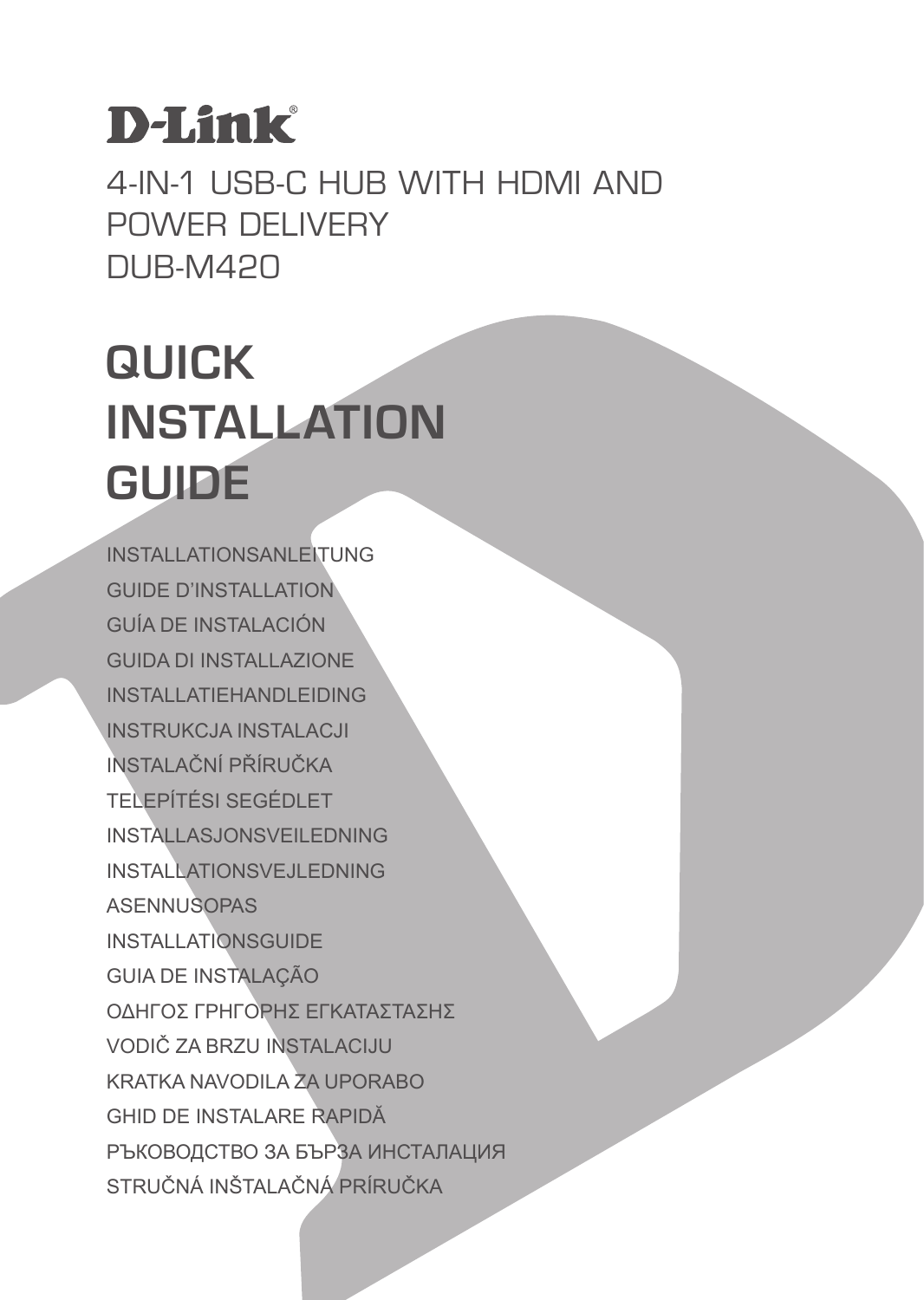# **PACKAGE CONTENTS**



**4-IN-1 USB-C HUB WITH HDMI AND POWER DELIVERY** DUB-M420

If any of these items are missing or damaged, please contact your reseller.

## **SYSTEM REQUIREMENTS**

- Computer running Microsoft Windows® OS, Mac OS®, or Chrome OS<sup>™</sup>
- USB Type-C Port with DisplayPort Alternate Mode supported
- A HDMI Cable (HDMI 1.4 is required for 4K resolution)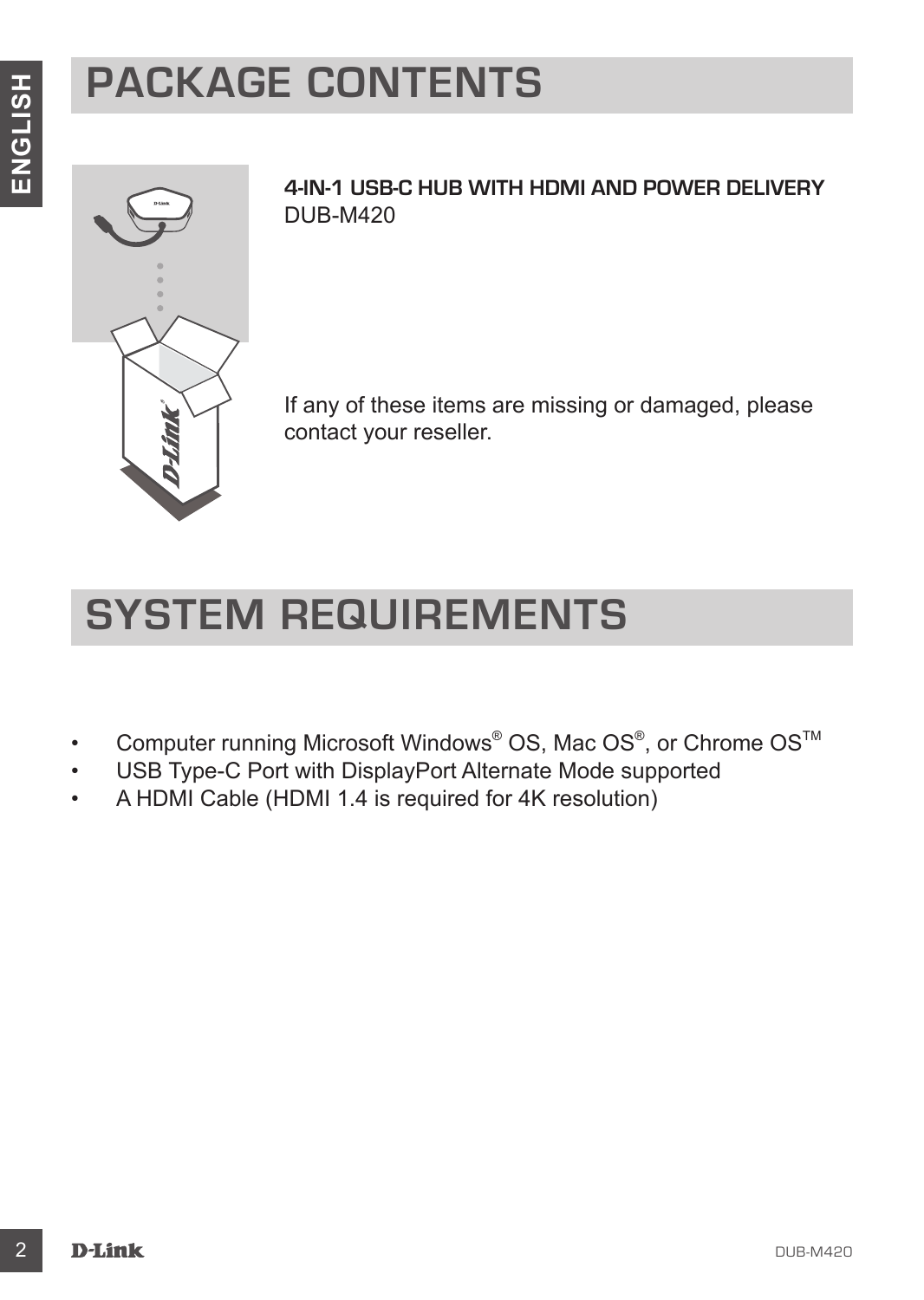### **PRODUCT SETUP**

#### **Step 1:**

Plug the DUB-M420's USB Type-C connector into an available USB Type-C port on your computer.

#### **Step 2:**

Connect a HDMI cable to the DUB-M420's HDMI port.

#### **Step 3:**

Attach the other end of the HDMI cable to your HDMI display.

#### **Step 4 (Optional):**

Connect up to two USB devices to the USB 3.0 ports. You can also use the USB Type-C port to sync data, charge your USB Type-C device, or deliver power to your laptop.



#### TECHNICAL SUPPORT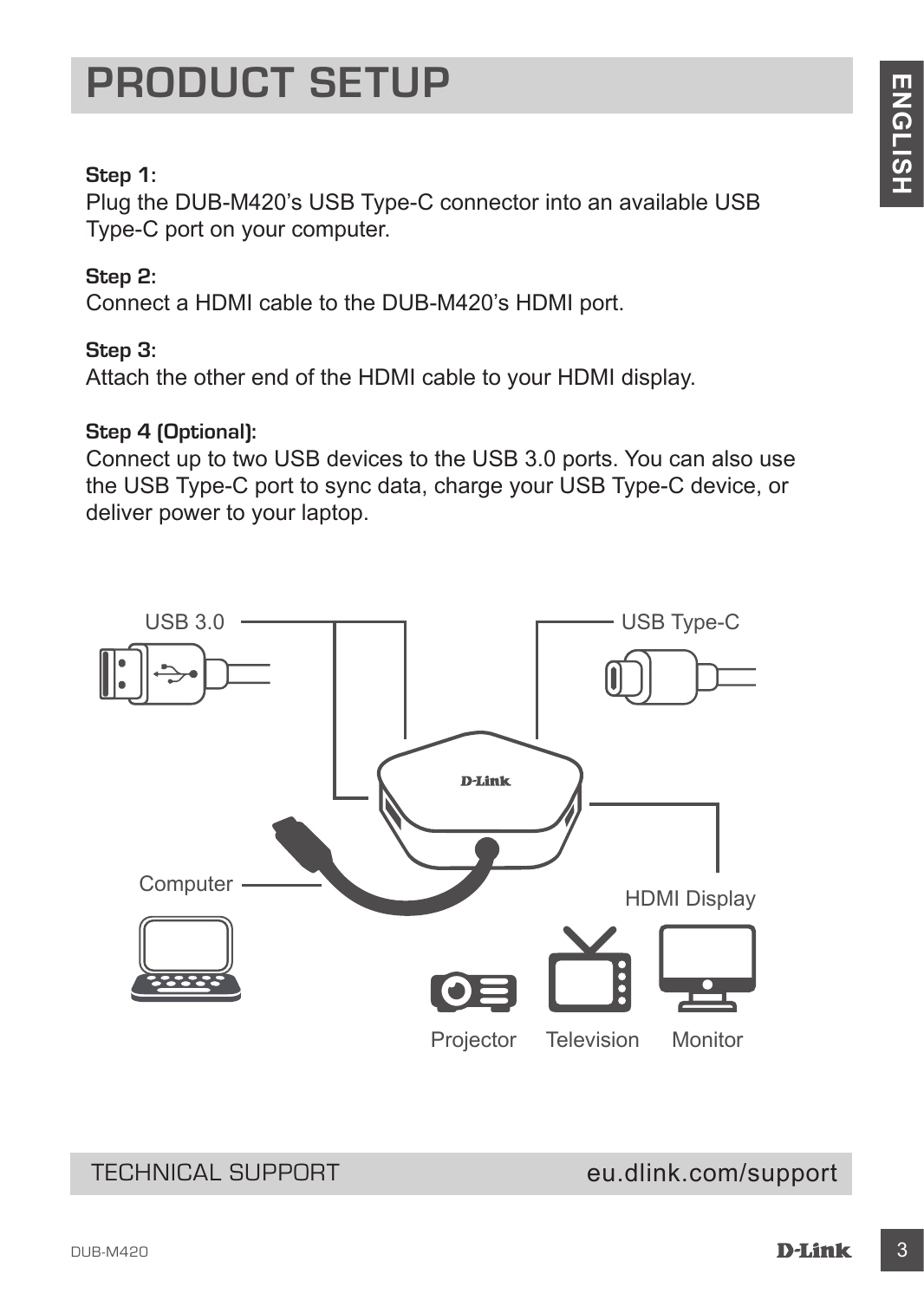## **PACKUNGSINHALT**



**4-IN-1 USB-C-HUB MIT HDMI UND USB-C LADEANSCHLUSS** DUB-M420

Sollte einer dieser Artikel fehlen oder beschädigt sein, wenden Sie sich bitte an Ihren Fachhändler.

### **SYSTEMVORAUSSETZUNGEN**

- Ein Computer mit Microsoft Windows®, Mac OS®, oder Chrome OS™ als Betriebssystem
- USB-Port Typ-C mit Unterstützung von DisplayPort Alternate Mode
- Ein HDMI-Kabel (für 4K-Auflösung ist HDMI 1.4 erforderlich)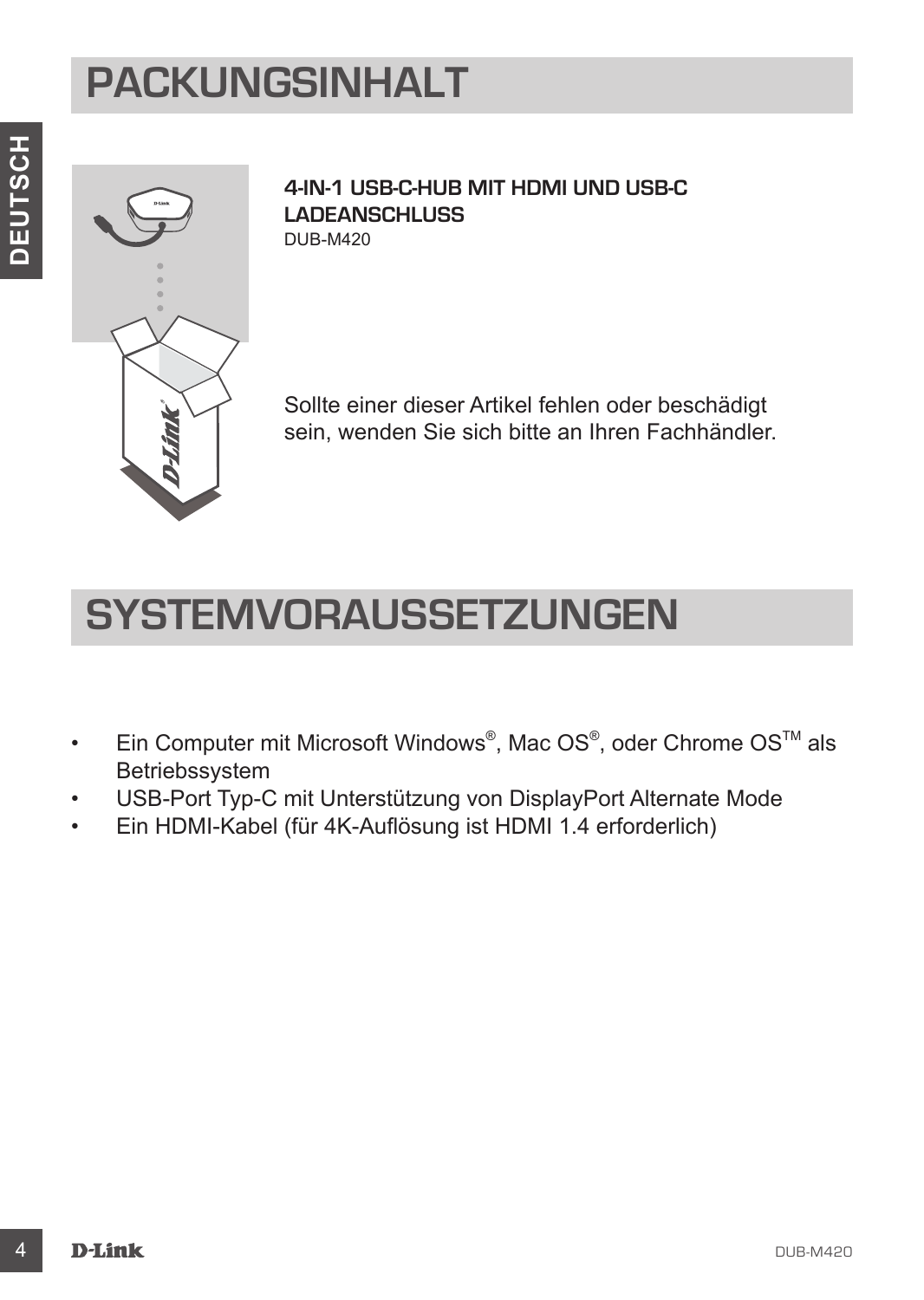### **EINRICHTUNG DES PRODUKTS**

#### **Schritt 1:**

Stecken Sie den USB Typ-C-Stecker des DUB-M420 in einen freien USB-Port Typ-C an Ihrem Computer ein.

#### **Schritt 2:**

Schließen Sie ein HDMI-Kabel an den HDMI-Port des DUB-M420 an.

#### **Schritt 3:**

Stecken Sie das andere Ende des HDMI-Kabels an Ihr HDMI-Anzeigegerät an.

#### **Schritt 4 (Optional):**

Schließen Sie bis zu zwei USB-Geräte an die USB 3.0-Ports an. Mit dem USB Typ-C-Port können Sie Daten synchronisieren, Ihr USB Typ-C-Gerät aufladen oder Ihren Laptop mit Energie versorgen.



#### TECHNISCHER SUPPORT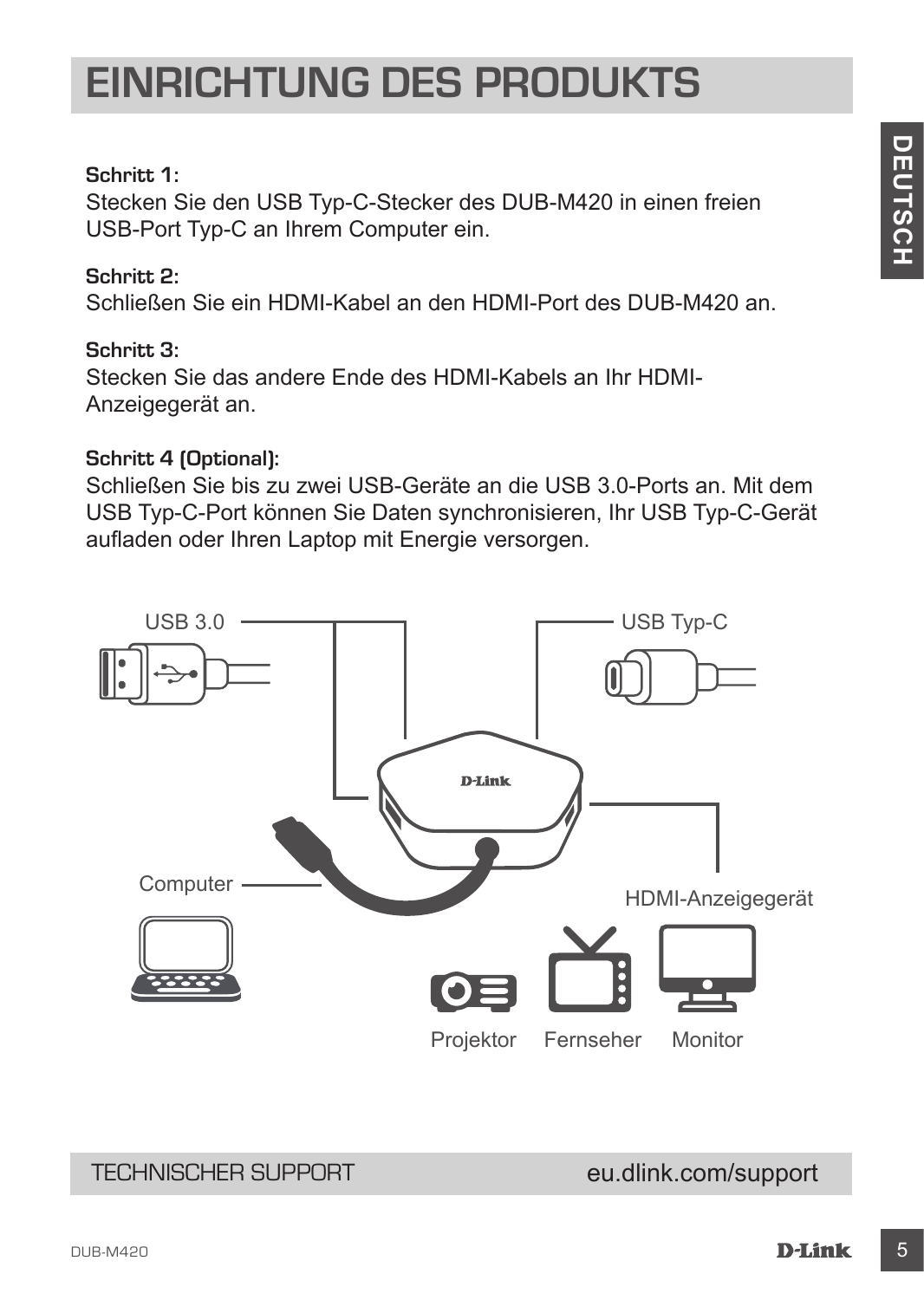# **CONTENU DE LA BOÎTE**



#### **CONCENTRATEUR USB-C 4 EN 1 AVEC HDMI ET FOURNITURE D'ALIMENTATION** DUB-M420

Contactez votre revendeur s'il manque l'un des éléments ci-dessus ou si vous constatez des dommages.

## **CONFIGURATION SYSTÈME REQUISE**

- Ordinateur avec le système d'exploitation Microsoft Windows®, Mac® ou  $Chrome^{TM}$
- Port USB Type-C avec mode alternatif DisplayPort pris en charge
- Un câble HDMI (HDMI 1.4 est requis pour la résolution 4K)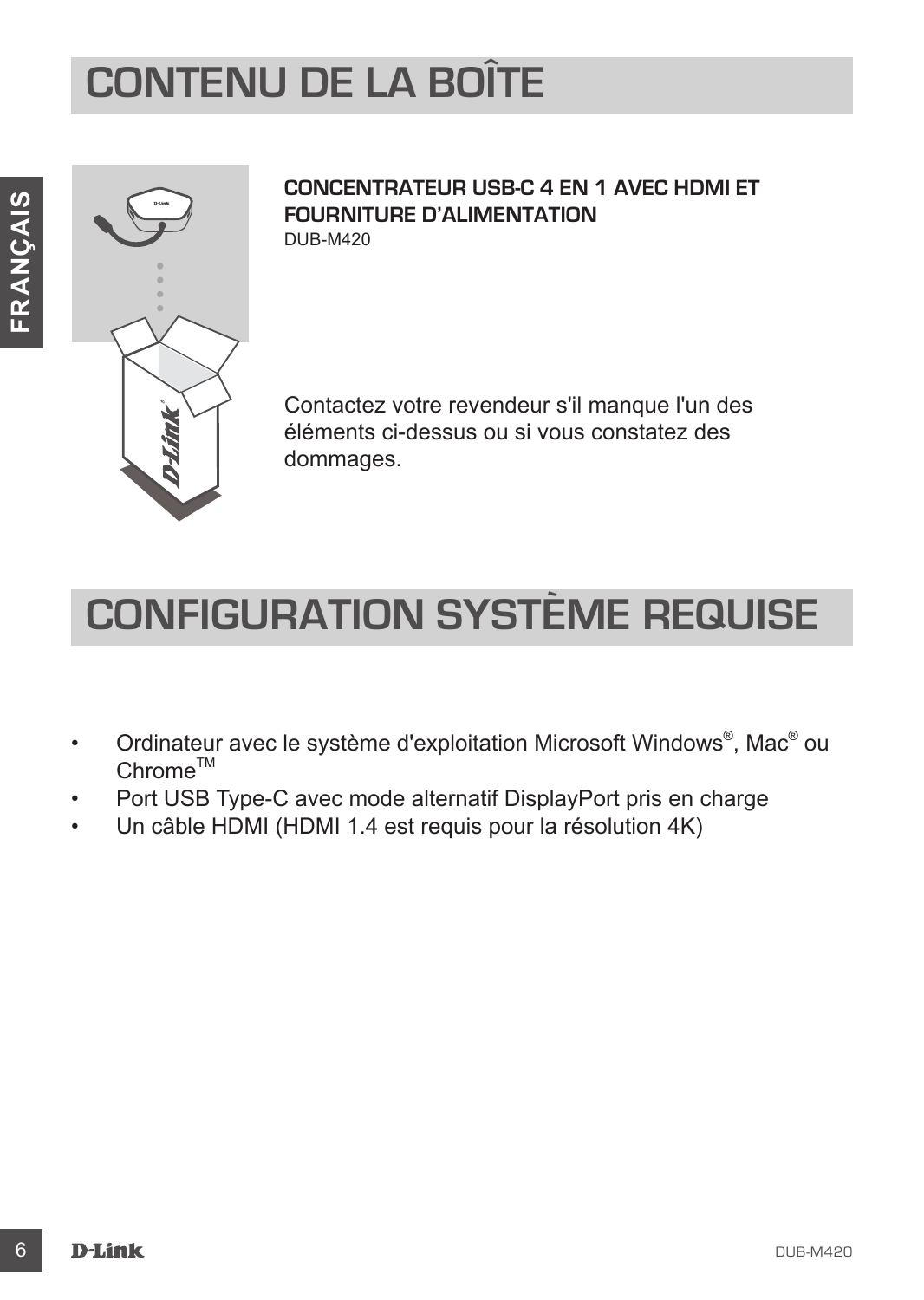### **CONFIGURATION DU PRODUIT**

### **Étape 1 :**

Branchez le connecteur USB Type-C du DUB-M420 sur un port USB Type-C disponible sur votre ordinateur.

### **Étape 2 :**

Connectez un câble HDMI sur le port HDMI du DUB-M420.

#### **Étape 3 :**

Branchez l'autre extrémité du câble HDMI sur votre écran HDMI.

#### **Étape 4 (facultative) :**

Connectez jusqu'à deux périphériques USB aux ports USB 3.0. Vous pouvez également utiliser le port USB Type-C pour charger votre périphérique USB Type-C ou alimenter votre ordinateur portable.



#### SUPPORT TECHNIQUE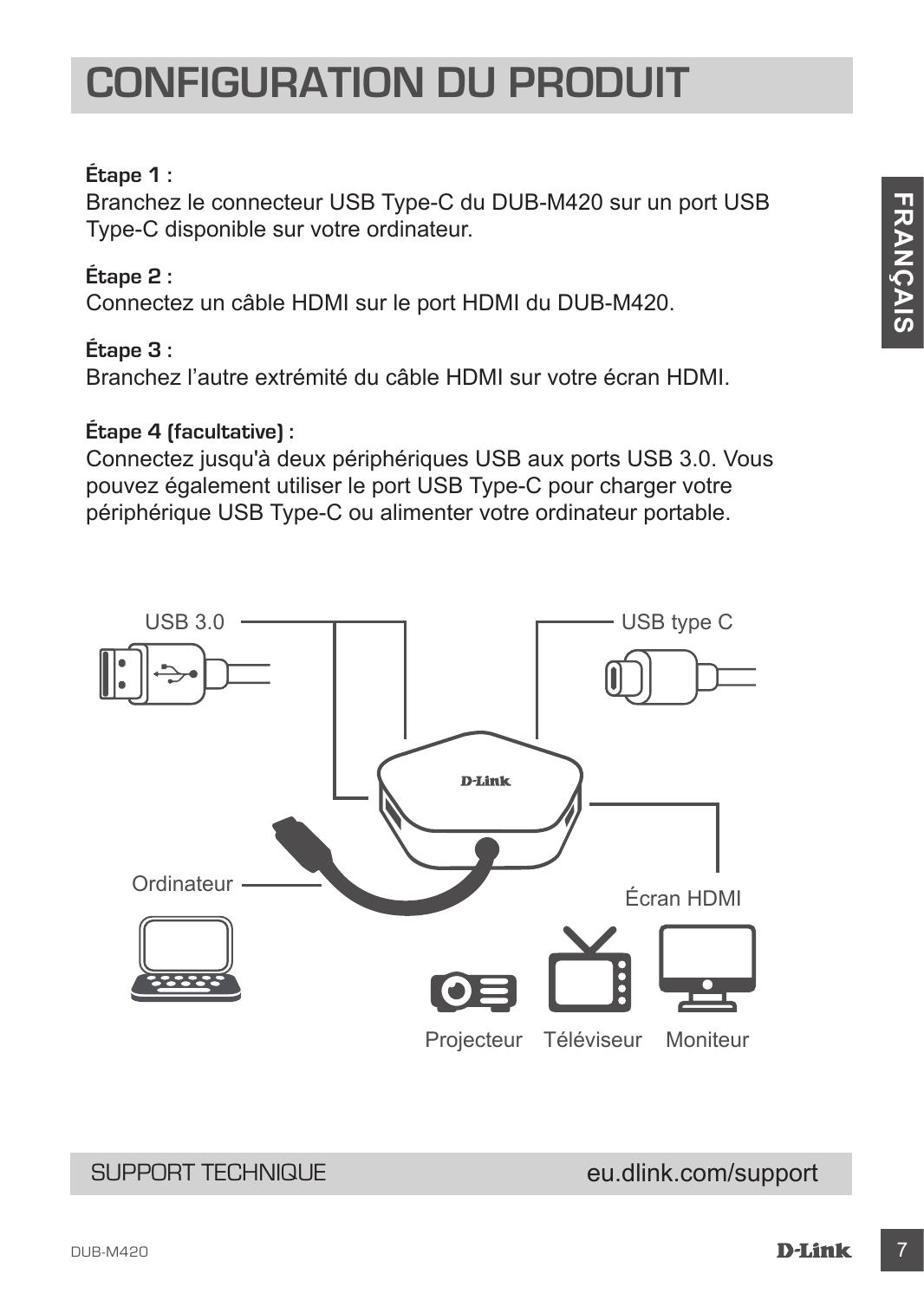### **CONTENIDO DE LA CAJA**



**CONCENTRADOR USB-C 4 EN 1 CON HDMI Y SUMINISTRO DE ALIMENTACIÓN** DUB-M420

Si falta cualquiera de estos componentes o está dañado, póngase en contacto con el proveedor.

### **REQUISITOS DEL SISTEMA**

- Equipo que ejecute un sistema operativo de Microsoft Windows®, Mac  $\mathsf{OS}^\circledast$  o Chrome  $\mathsf{OS}^\mathsf{TM}$
- Puerto USB tipo C que admita el modo DisplayPort alternativo
- Un cable HDMI (se requiere HDMI 1.4 para la resolución 4K)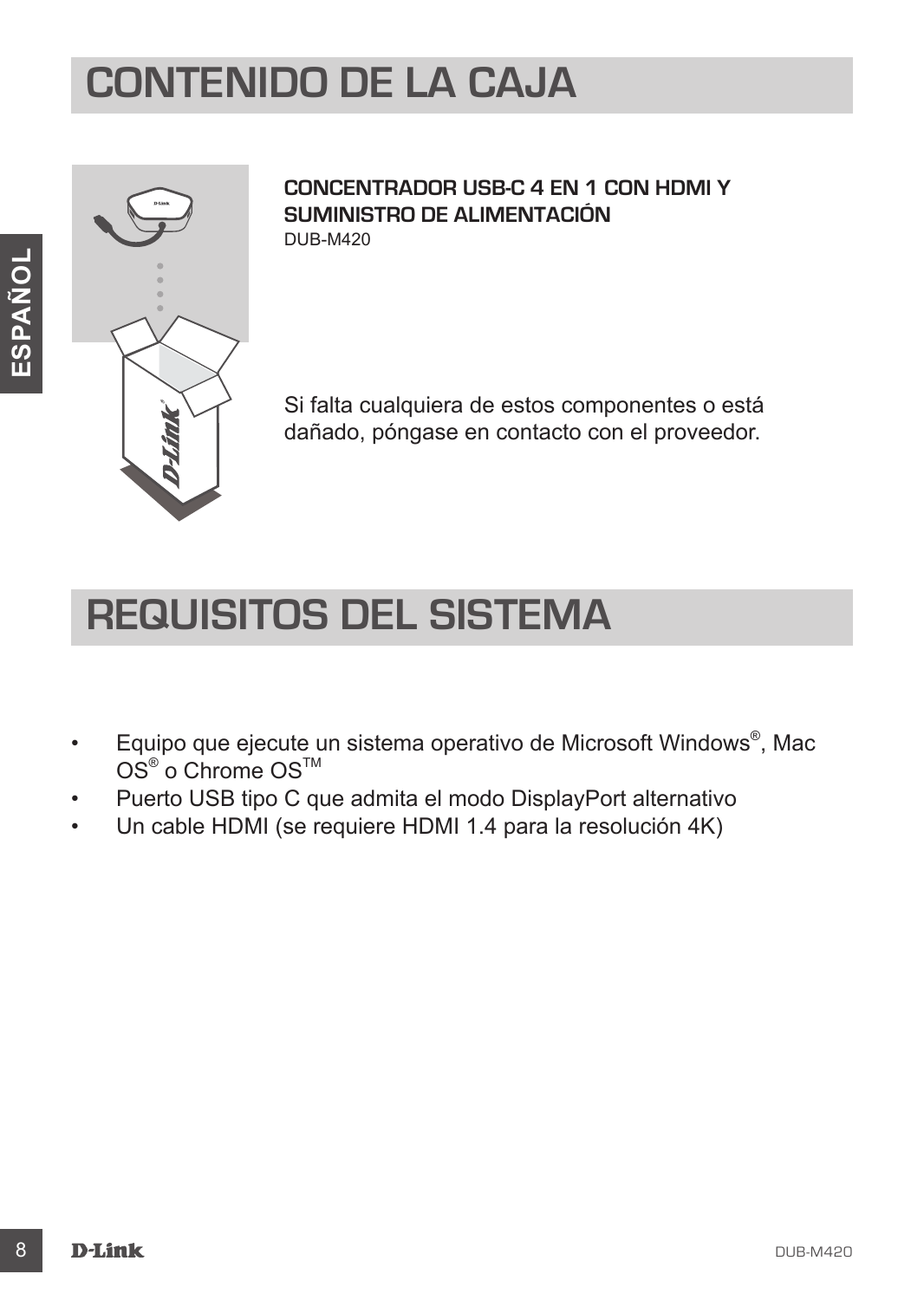## **CONFIGURACIÓN DEL PRODUCTO**

#### **Paso 1:**

Enchufe el cable USB tipo C del DUB-M420 en un puerto USB de tipo C disponible del ordenador.

#### **Paso 2:**

Conecte un cable HDMI al puerto HDMI del DUB-M420.

#### **Paso 3:**

Conecte el otro extremo del cable HDMI a la pantalla HDMI.

#### **Paso 4 (opcional):**

Conecte hasta dos dispositivos USB a los puerto USB 3.0. También puede usar el puerto USB tipo C para sincronizar datos, cargar el dispositivo USB tipo C o para suministrar alimentación al ordenador portátil.



### ASISTENCIA TÉCNICA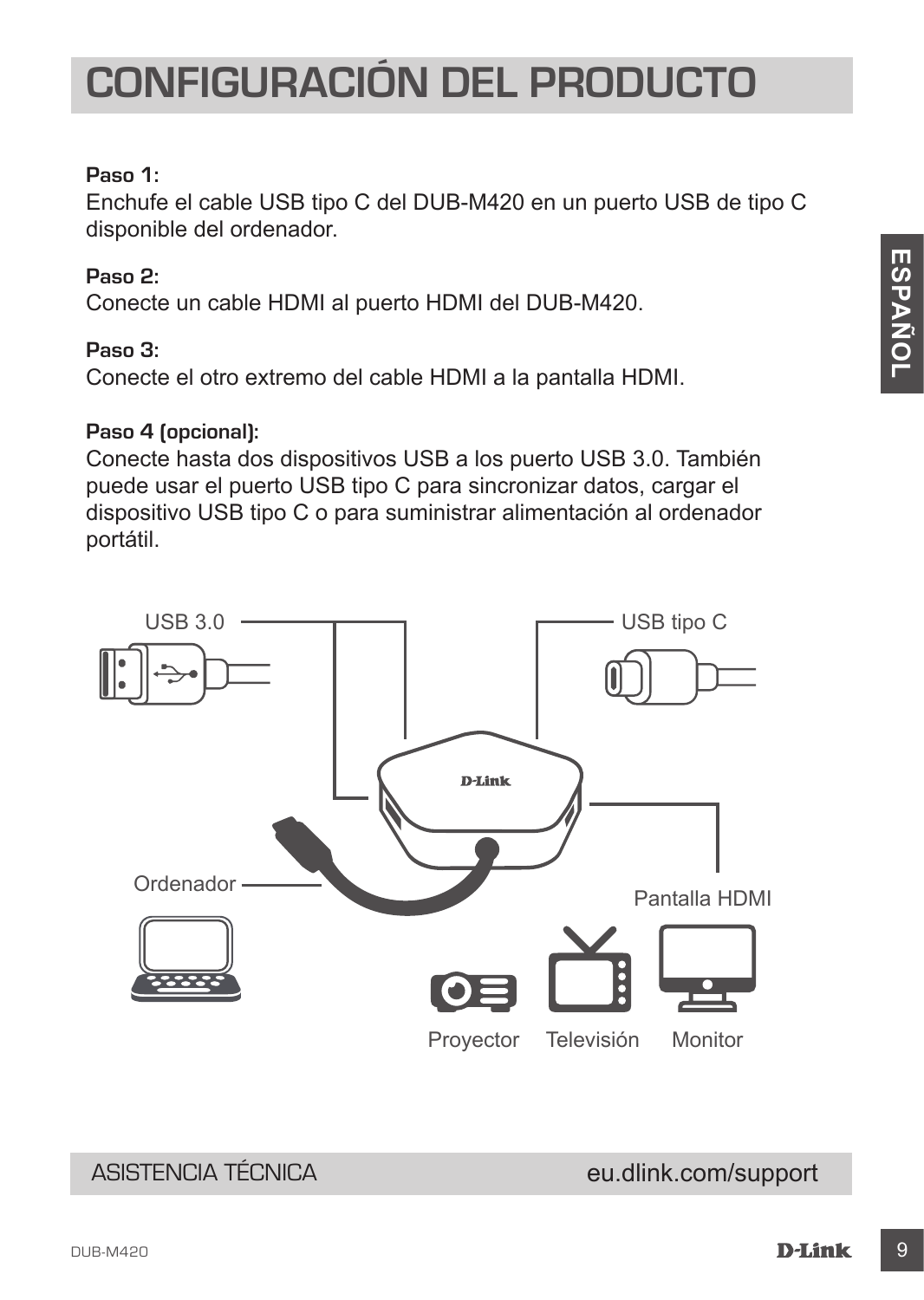## **CONTENUTO DELLA CONFEZIONE**



**HUB 4-IN-1 USB-C CON HDMI E ALIMENTATORE** DUB-M420

Se qualsiasi elemento tra questi risultasse mancante o danneggiato, rivolgersi al rivenditore.

### **REQUISITI DI SISTEMA**

- Computer con Microsoft Windows® OS, Mac OS® o Chrome OS™
- Porta USB Type-C con modalità alternata DisplayPort supportata
- Un cavo HDMI (HDMI 1.4 richiesto per la risoluzione 4K)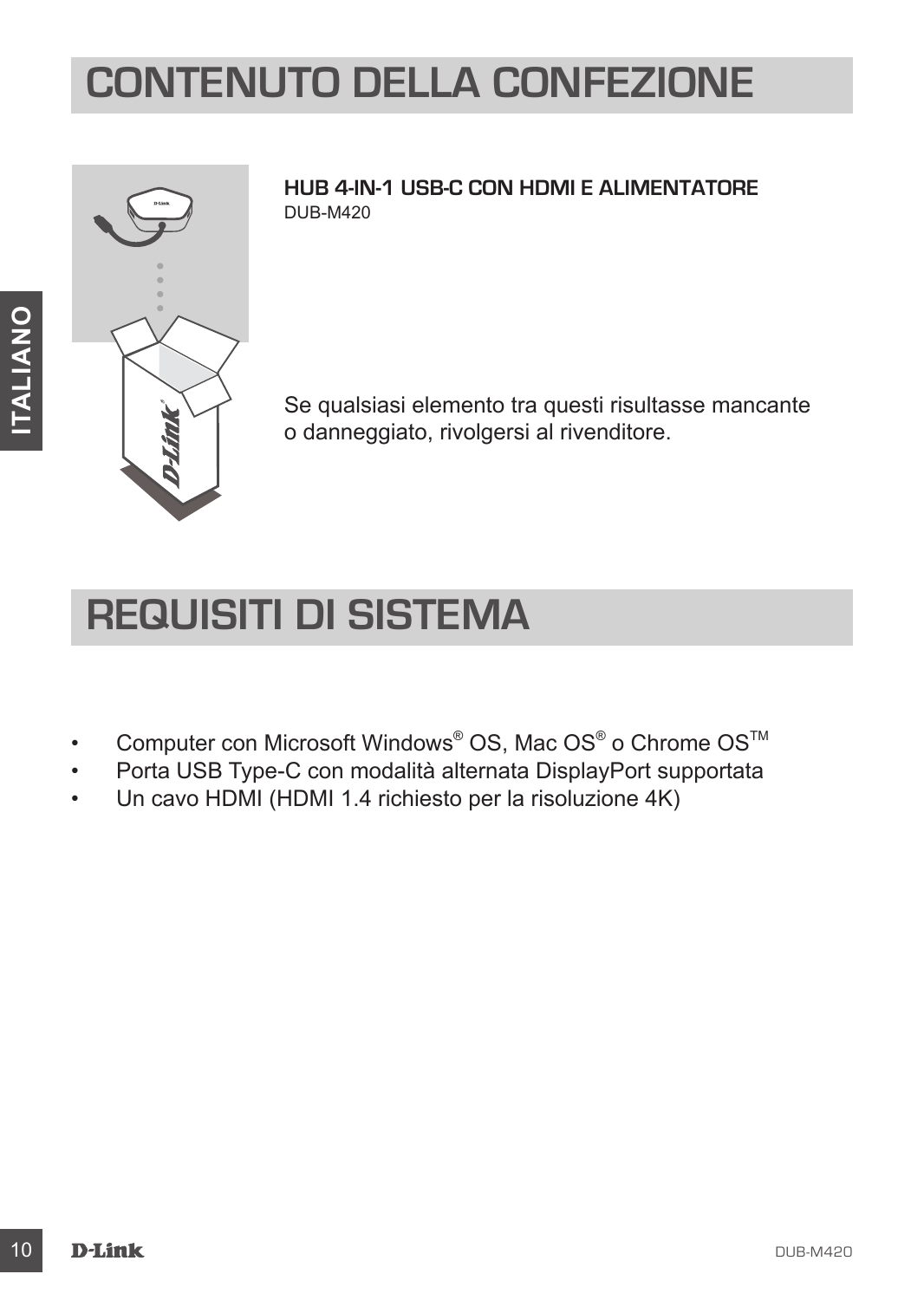#### **Fase 1:**

Collegare il connettore USB di DUB-M420 a una porta USB Type-C nel computer.

#### **Fase 2:**

Collegare un cavo HDMI alla porta HDMI diDUB-M420.

#### **Fase 3:**

Collegare l'altra estremità del cavo HDMI al display HDMI.

#### **Fase 4 (facoltativa):**

Connettere fino a due dispositivi USB alle porte USB 3.0. Inoltre è possibile utilizzare la porta USB Type-C per sincronizzare dati, caricare il dispositivo USB Type-C o alimentare il laptop.



**ITALIANO**

**TALIANO** 

### ASSISTENZA TECNICA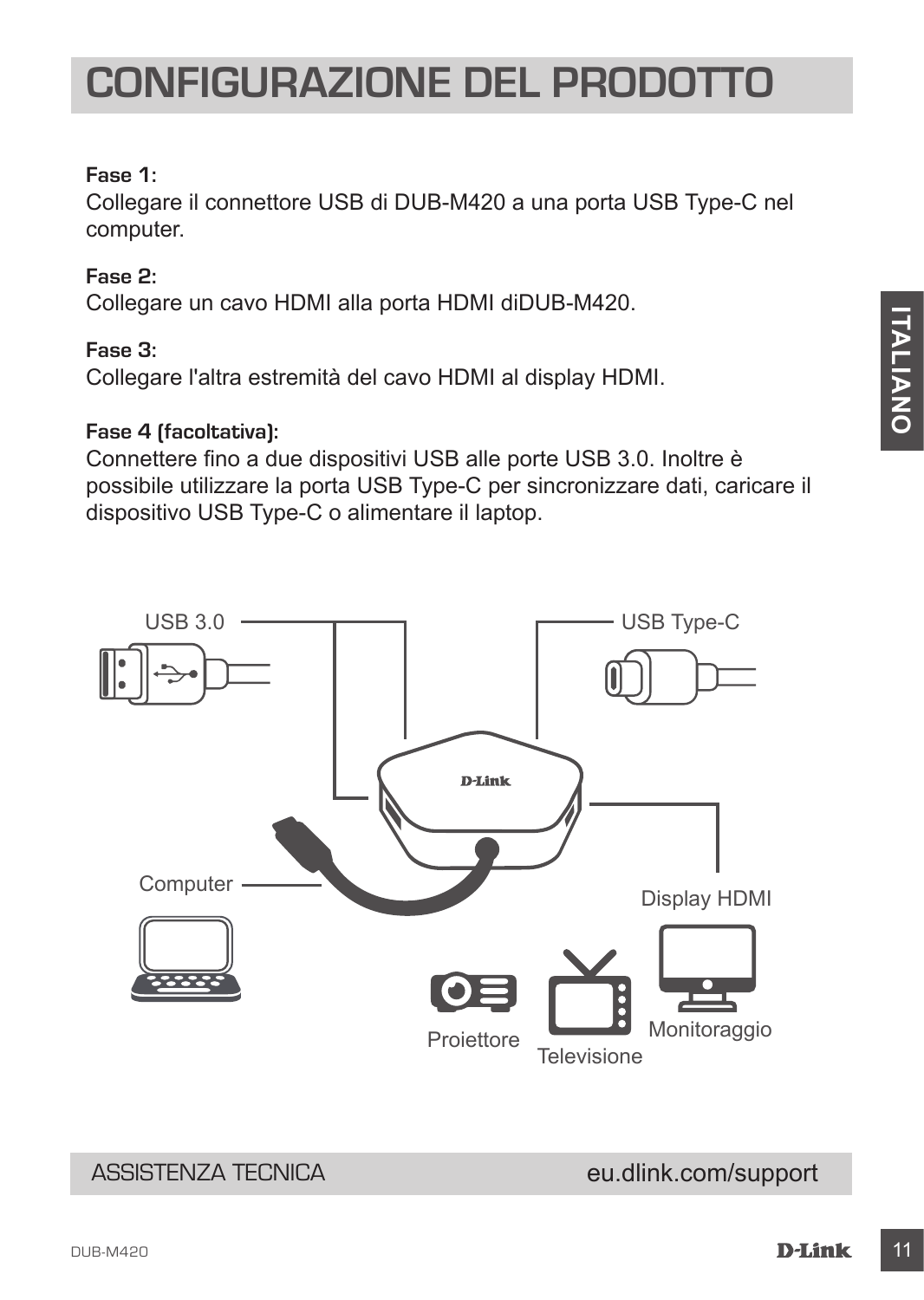## **INHOUD VERPAKKING**



**4-IN-1 USB-C HUB MET HDMI EN STROOMVOORZIENING** DUB-M420

Neem contact op met uw leverancier als een van deze artikelen ontbreekt of beschadigd is.

## **SYSTEEMVEREISTEN**

- Computer met Microsoft Windows® OS, Mac OS® of Chrome OS™
- USB Type-C-poort met DisplayPort Alternate Mode-ondersteuning
- Een HDMI-kabel (HDMI 1.4 is vereist voor 4K-resolutie)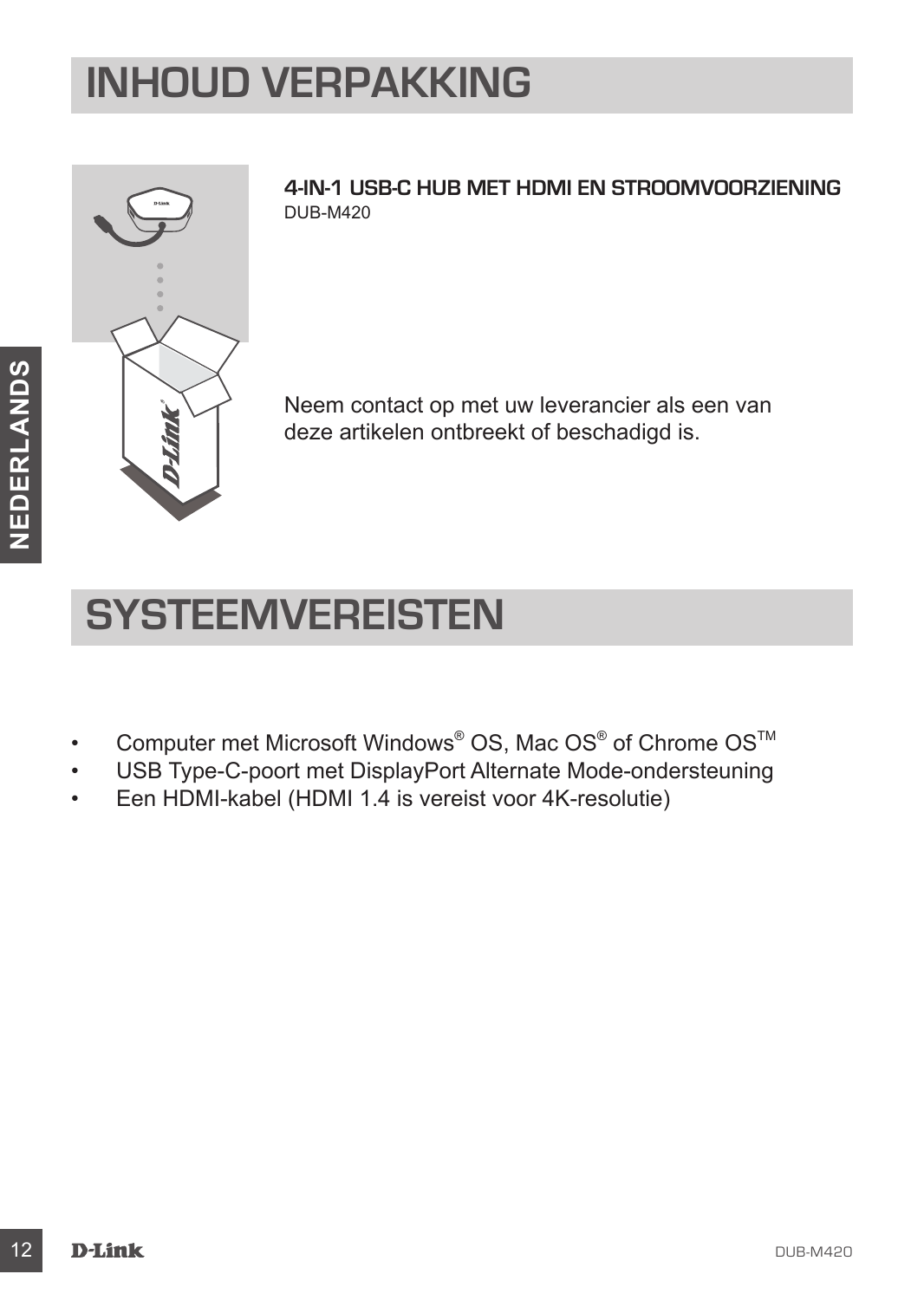Technische ondersteuning

**NEDERLANDS**

**NEDERLANDS** 

## **PRODUCTINSTALLATIE**

### **Stap 1:**

Sluit de DUB-M420 USB Type-C-connector aan op een beschikbare USB Type-C-poort op uw computer.

### **Stap 2:**

Sluit een HDMI-kabel aan op de HDMI-poort van DUB-M420.

### **Stap 3:**

Sluit het andere uiteinde van de HDMI-kabel aan op uw HDMI-display.

### **Stap 4 (optioneel):**

Sluit tot twee USB-apparaten aan op de USB 3.0-poorten. U kunt ook de USB Type-C-poort gebruiken om gegevens te synchroniseren, uw USB Type-C-apparaat op te laden of uw laptop van stroom te voorzien.

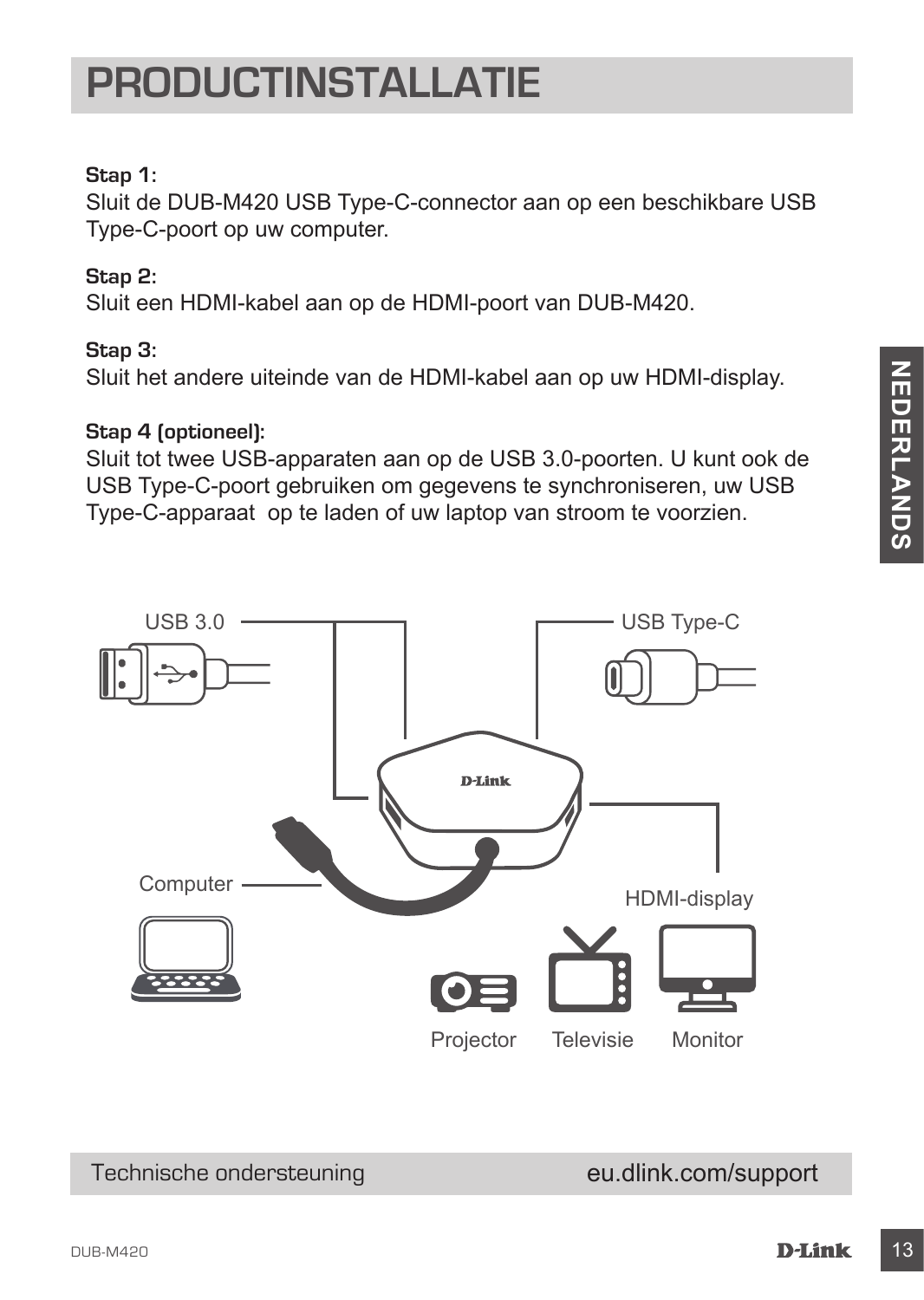# **ZAWARTOŚĆ OPAKOWANIA**



#### **4-FUNKCYJNY KONCENTRATOR USB-C Z GNIAZDEM HDMI I WYJŚCIEM ZASILANIA** DUB-M420

Jeśli któregoś z tych elementów brakuje lub jest uszkodzony, skontaktuj się ze sprzedawcą.

### **WYMAGANIA SYSTEMOWE**

- Komputer z systemem Microsoft Windows® OS, Mac OS® lub Chrome  $OS^{TM}$
- Port USB typu C obsługą trybu alternatywnego DisplayPort
- Przewód HDMI (dla rozdzielczości 4K wymagany przewód HDMI 1.4)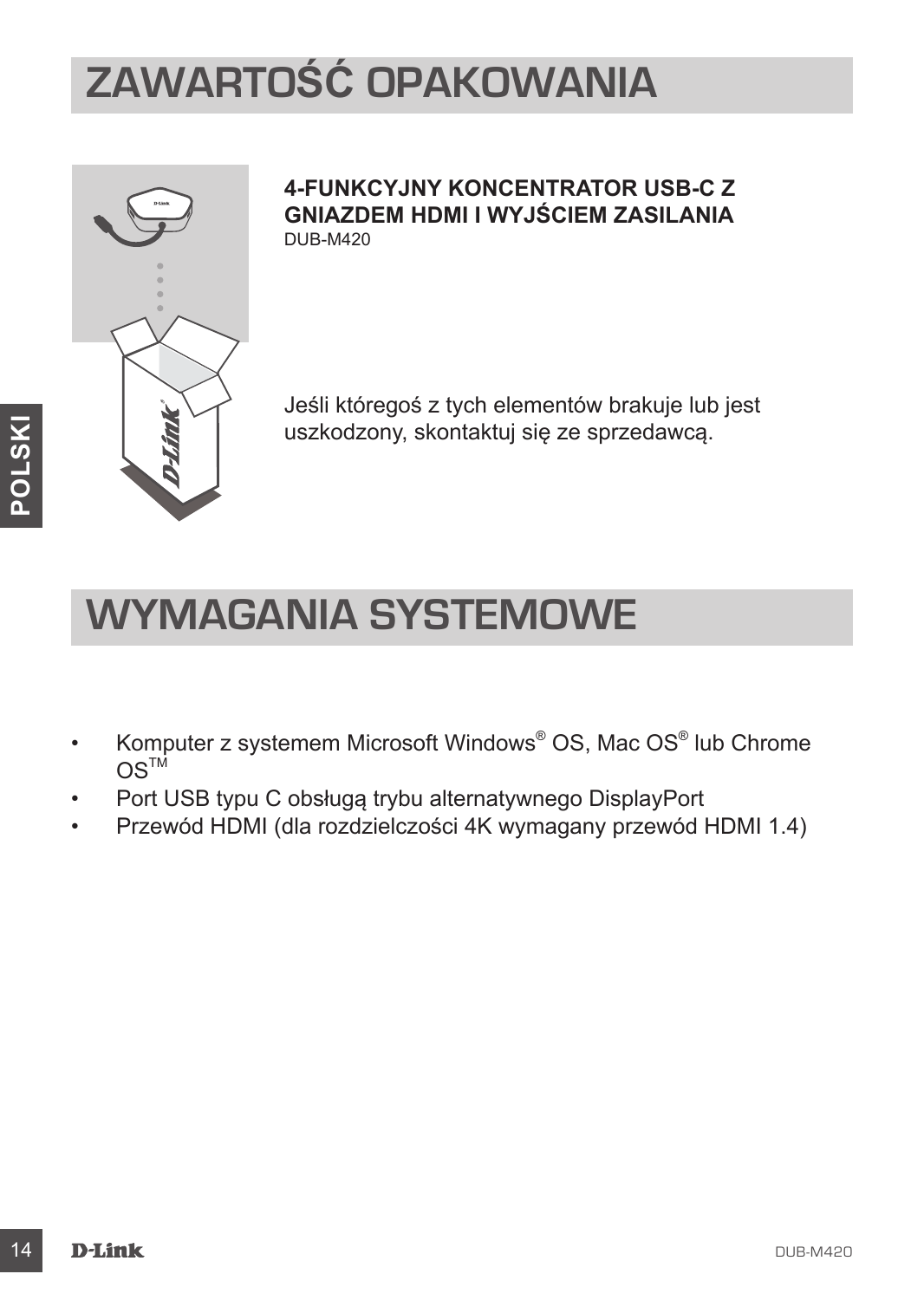### **KONFIGURACJA PRODUKTU**

#### **Krok 1:**

Podłącz wtyczkę USB-C koncentratora DUB-M420 do dostępnego portu USB-C w komputerze.

#### **Krok 2:**

Podłącz przewód HDMI do portu DUB-M420 HDMI.

#### **Krok 3:**

Podłącz drugi koniec przewodu HDMI do ekranu HDMI.

#### **Krok 4 (opcjonalnie):**

Podłącz maksymalnie dwa urządzenia USB do portów USB 3.0. Możesz także użyć portu USB-C do synchronizacji danych, naładowania swojego urządzenia z portem USB-C lub zasilania swojego laptopa.



### POMOC TECHNICZNA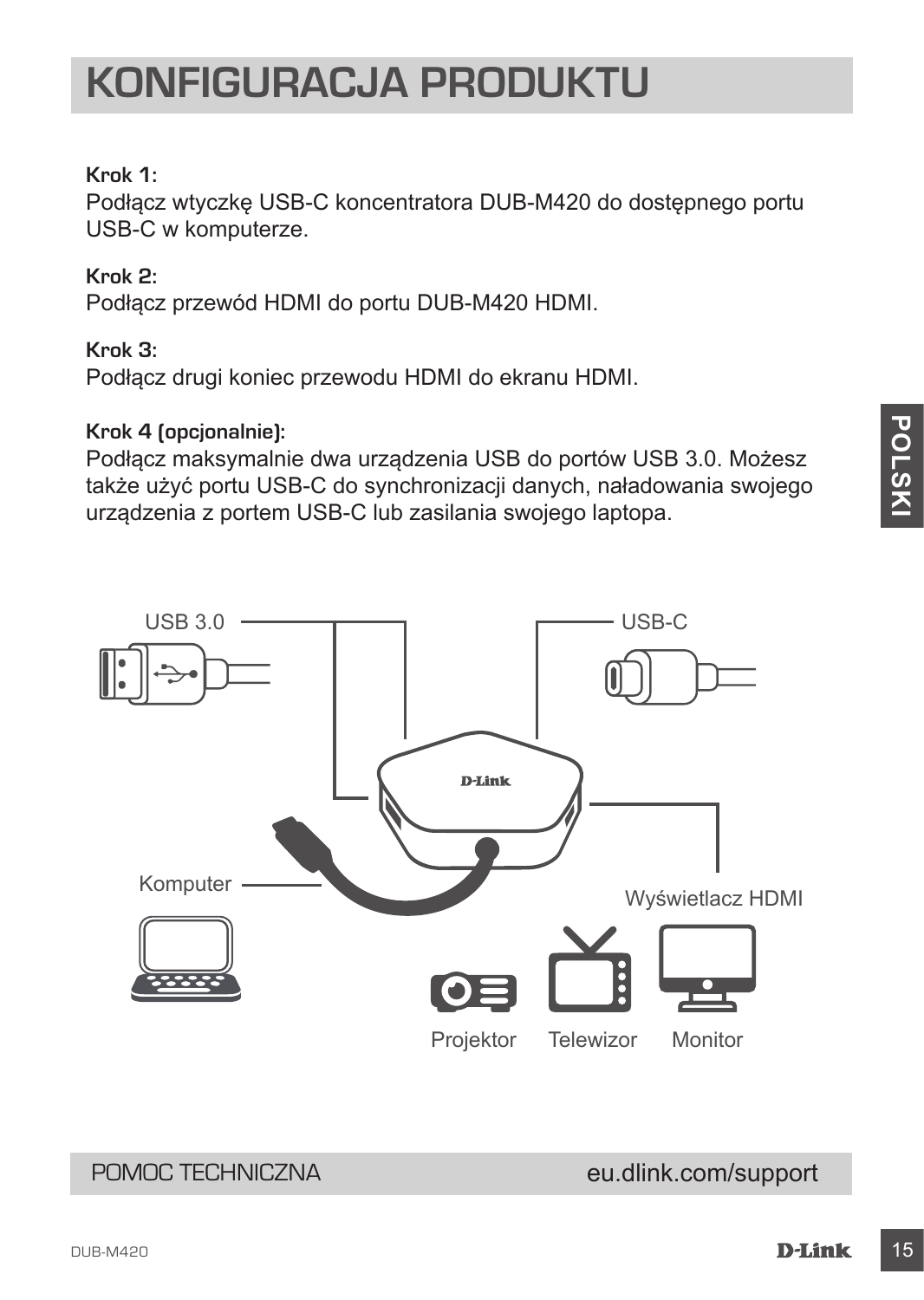### **OBSAH BALENÍ**

**ČESKY**

**4-V-1 USB-C ROZBOČOVAČ S HDMI A NAPÁJENÍM** DUB-M420

Pokud některá z uvedených položek v balení chybí nebo je poškozená, kontaktujte svého prodejce.

# **POŽADAVKY NA SYSTÉM**

- Počítač s operačním systémem Microsoft Windows®, Mac® nebo  $Chrome^{TM}$
- Port USB-C s podporou režimu přepínání DisplayPort
- Kabel HDMI (pro rozlišení 4K je vyžadován kabel HDMI 1.4)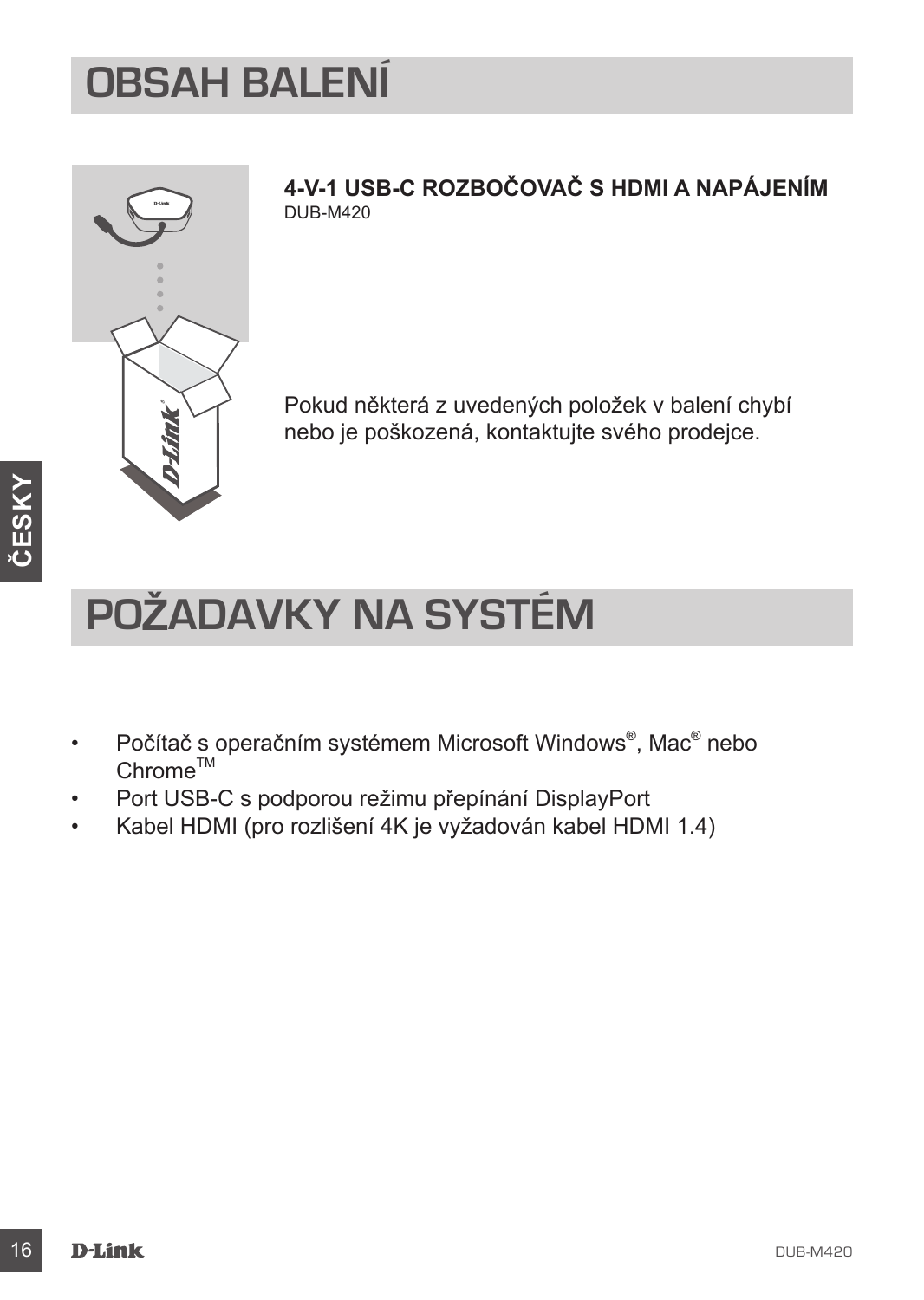## **NASTAVENÍ PRODUKTU**

### **Krok č. 1:**

Zapojte konektor USB-C zařízení DUB-M420 do volného portu USB-C na počítači.

### **Krok č. 2:**

Kabel HDMI zapojte do portu HDMI DUB-M420.

### **Krok č. 3:**

Druhý konec ethernetového kabelu zapojte do displeje HDMI.

#### **Krok 4 (volitelný):**

Do portů USB 3.0 zapojujte až dvě zařízení USB. Port USB-C můžete využít také pro synchronizaci dat, nabíjení zařízení USB-C a napájení notebooku.





### TECHNICKÁ PODPORA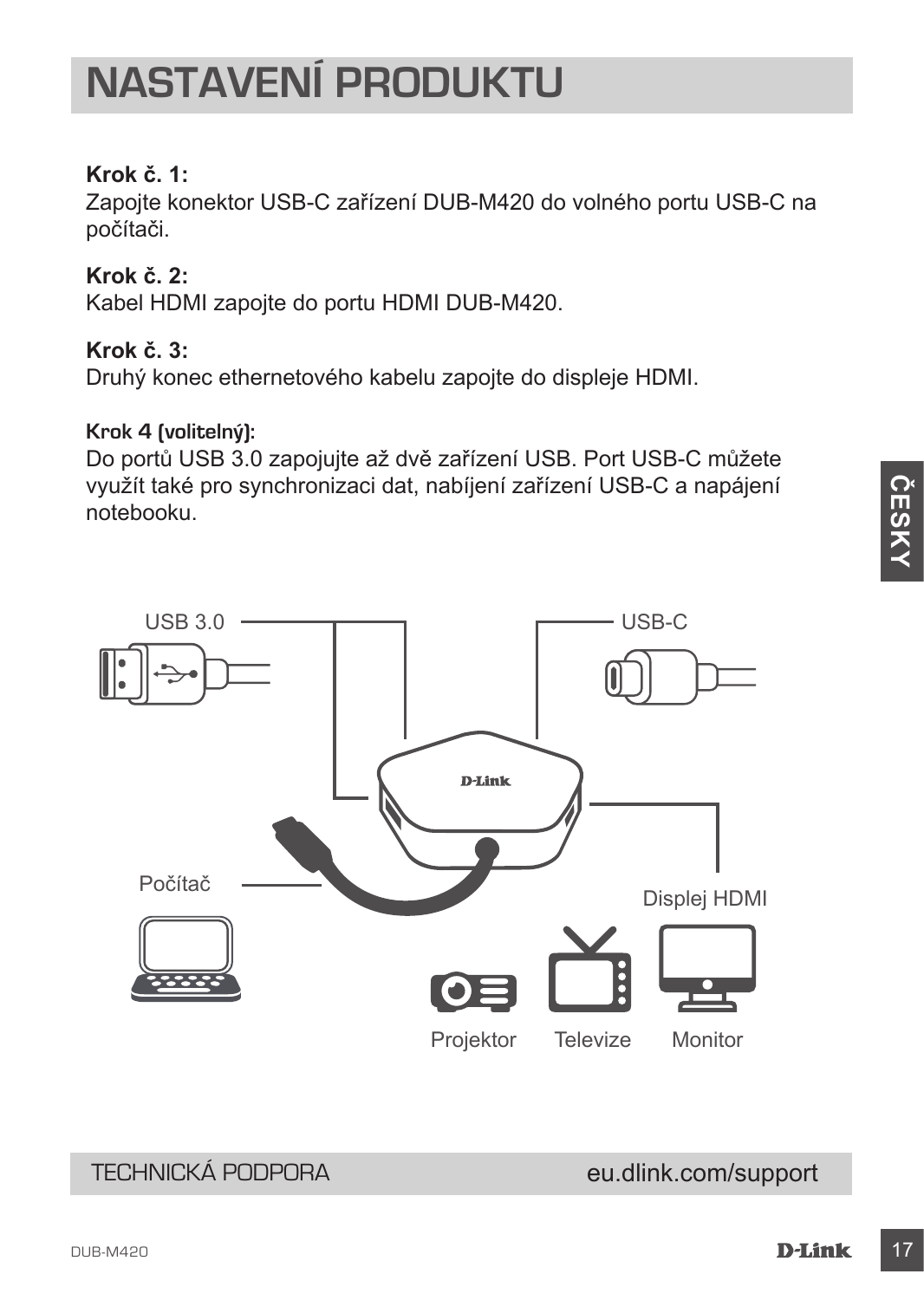## **A CSOMAG TARTALMA**



**4 AZ 1-BEN USB-C HUB HDMI-VEL ÉS TÁPELLÁTÁSSAL** DUB-M420

Amennyiben ezen elemek bármelyike hiányzik vagy sérült, forduljon a viszonteladóhoz.

# **RENDSZERKÖVETELMÉNYEK**

- Microsoft Windows® OS, Mac OS® vagy Chrome OS™ rendszerű számítógép
- C típusú USB, amely támogatja az alternatív DisplayPort módot
- HDMI-kábel (a 4K felbontáshoz HDMI 1.4 szükséges)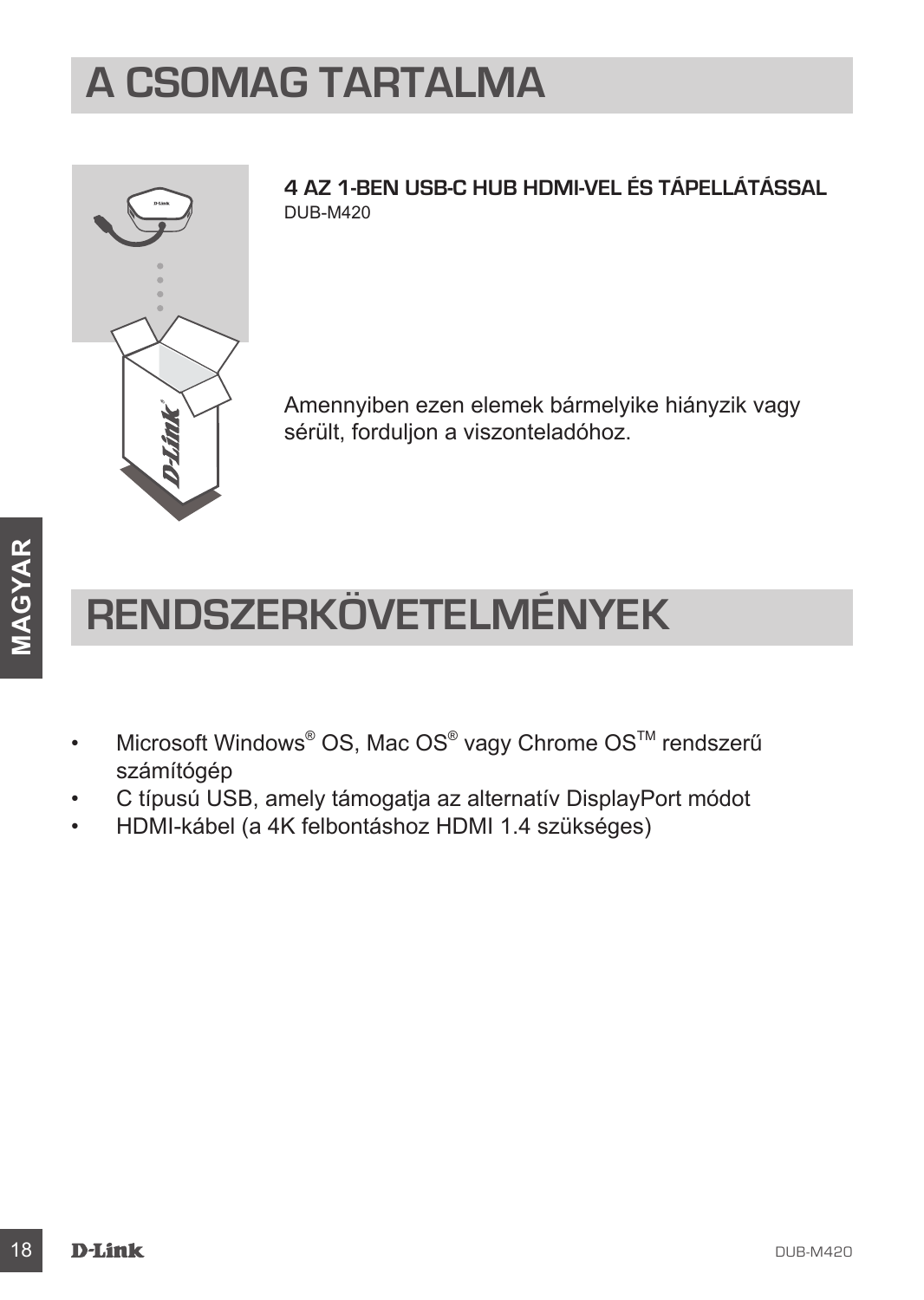MŰSZAKI TÁMOGATÁS

**MAGYAR**

MAGYAR

# **TERMÉKBEÁLLÍTÁS**

### **1. lépés:**

Csatlakoztassa a(z) DUB-M420 USB-csatlakozóját egy szabad C típusú USB-porthoz a számítógépen.

### **2. lépés:**

Csatlakoztasson egy HDMI-kábelt a(z) DUB-M420 HDMI-portjához.

### **3. lépés:**

Csatlakoztassa a HDMI-kábel másik végét a HDMI-megjelenítőhöz.

### **4. lépés (opcionális):**

Csatlakoztasson legfeljebb két USB-eszközt az USB 3.0-porthoz. A C típusú USB-portot adatok szinkronizálásához, C-típusú USB-eszköz feltöltéséhez és laptop energiaellátásához is használhatja.

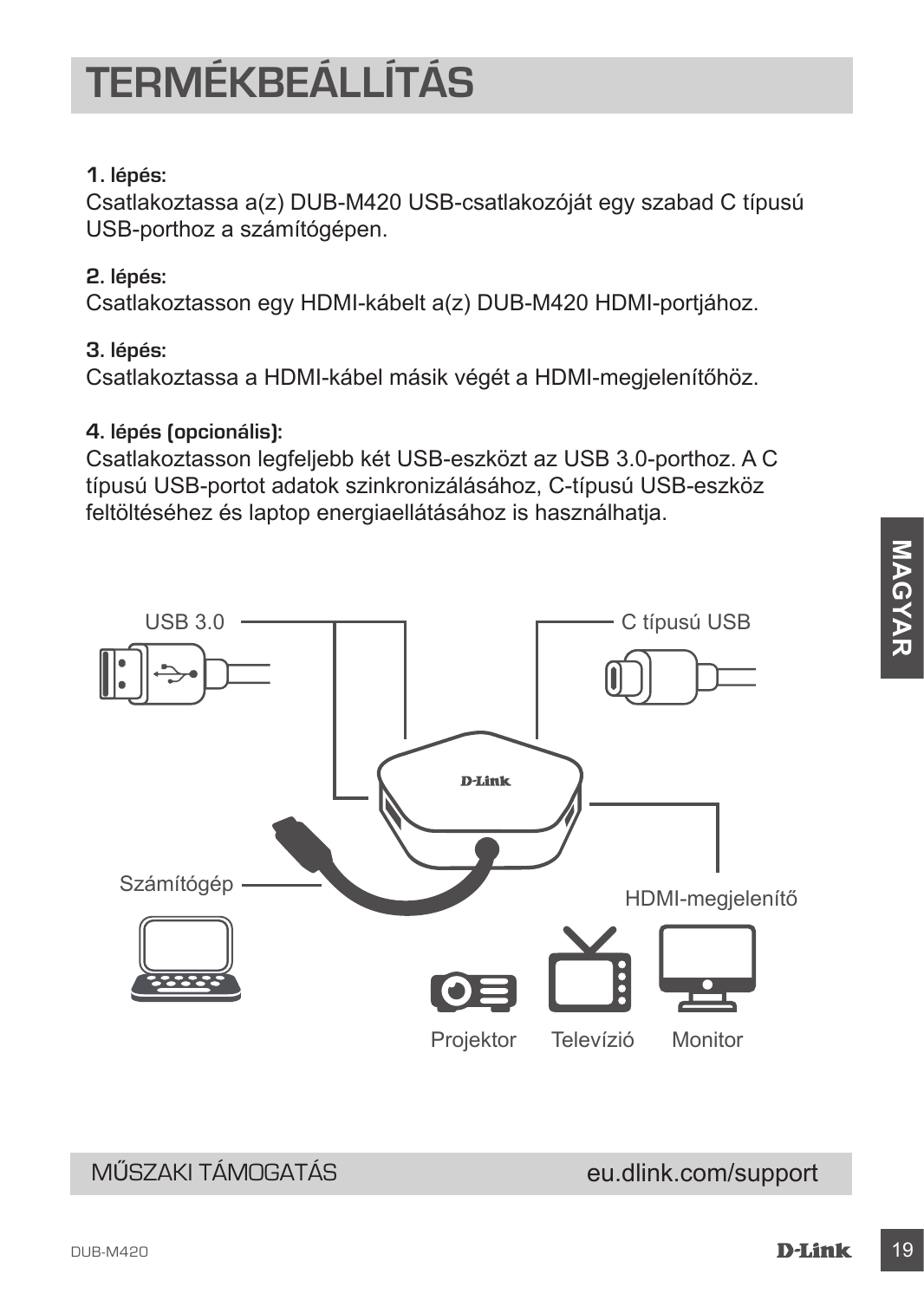## **PAKKEINNHOLD**



**4-I-1 USB-C-HUB MED HDMI OG STRØMFORSYNING** DUB-M420

Hvis en av disse artiklene mangler eller er skadet, må du kontakte forhandleren.

## **SYSTEMKRAV**

- Datamaskin med Microsoft Windows® OS, Mac OS® eller Chrome OS<sup>™</sup>
- USB Type-C-port med støtte for DisplayPort Alternate Mode
- En HDMI-kabel (HDMI 1.4 kreves for 4K-oppløsning)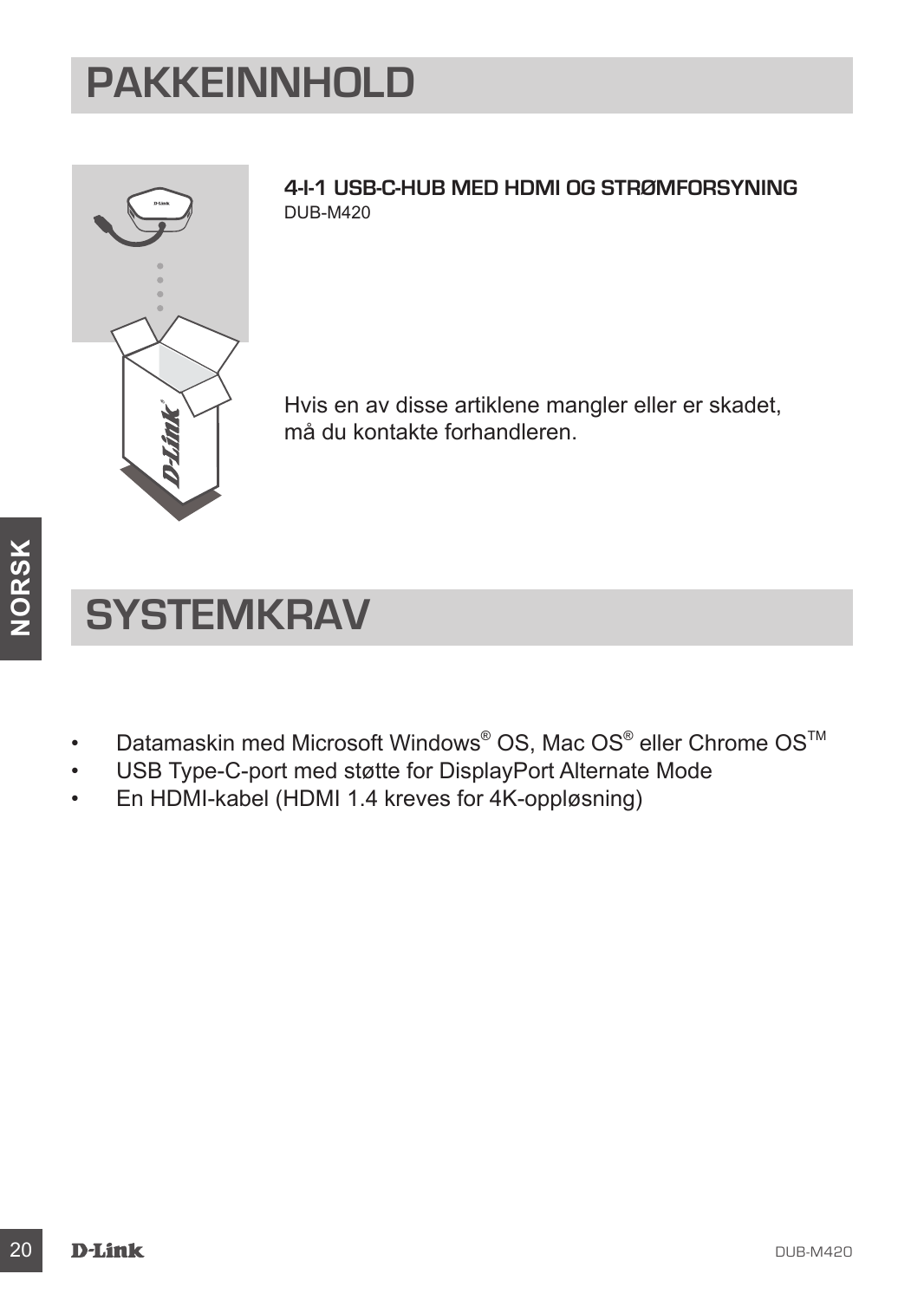TEKNISK STØTTE

### dub-M420 **D-Link 21 and 21 and 22 and 22 and 23 and 23 and 24 and 24 and 24 and 24 and 24 and 24 and 25 and 26**

eu.dlink.com/support

### **PRODUKTOPPSETT**

### **Trinn 1:**

Koble til USB Type-C-kontakten til DUB-M420 i en ledig USB Type C-port på datamaskinen.

### **Trinn 2:**

Koble til en HDMI-kabel i HDMI-porten til DUB-M420.

### **Trinn 3:**

Koble den andre enden av HDMI-kabelen til HDMI-skjermen din.

#### **Trinn 4 (valgfritt):**

Koble til opptil to USB-enheter i USB 3.0-portene. Du kan også bruke USB Type-C-porten til synkronisere data, lade USB Type C-enheten din eller forsyne den bærbare datamaskinen din med strøm.

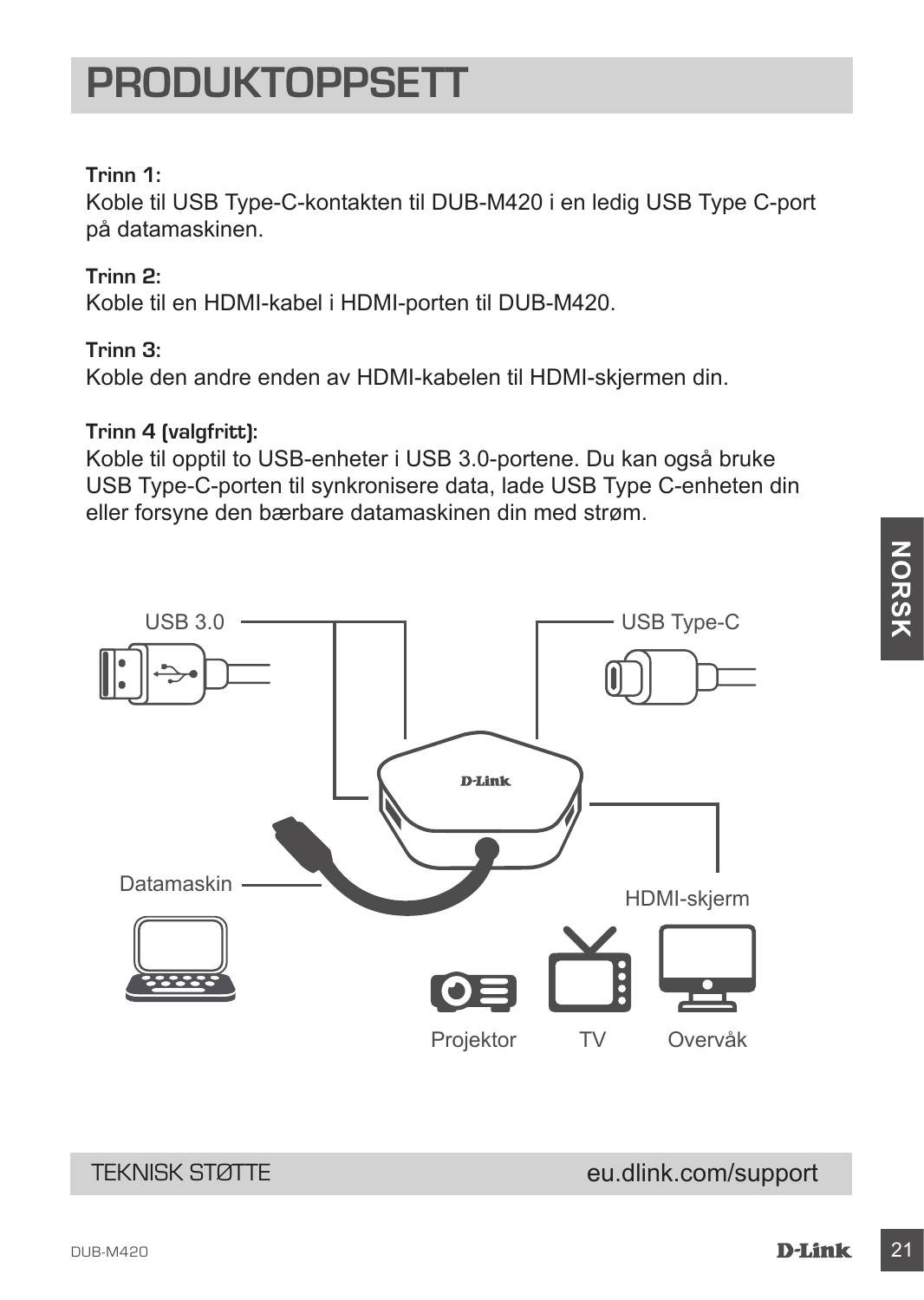## **PAKKENS INDHOLD**



**4-I-1 USB-C HUB MED HDMI OG STRØMFORSYNING** DUB-M420

Hvis én eller flere dele mangler eller er ødelagte, bedes du kontakte forhandleren.

## **SYSTEMKRAV**

- Computer som kører Microsoft Windows® OS, Mac OS® eller Chrome  $OS<sup>TM</sup>$
- USB Type-C port med displayPort Alternate Mode understøttes
- Et HDMI-kabel (HDMI 1.4 er påkrævet til 4K-opløsning)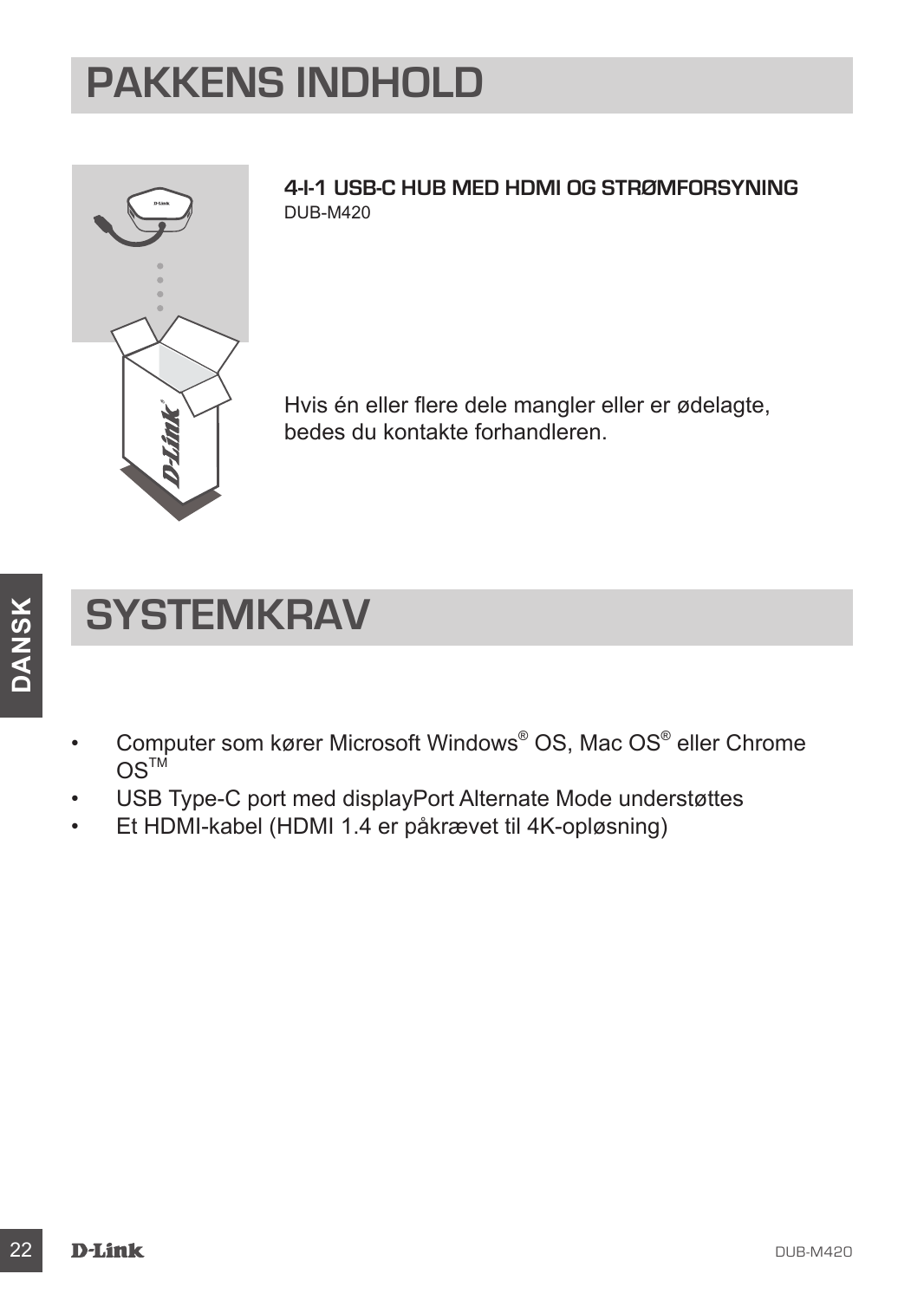### **OPSÆTNING AF PRODUKT**

#### **Trin 1:**

Stik DUB-M420's USB Type-C-stikket i en ledig USB Type-C-port på computeren.

#### **Trin 2:**

Tilslut et HDMI-kabel til DUB-M420s HDMI-port.

#### **Trin 3:**

Tilknyt den anden ende af HDMI-kablet til din HDMI-skærm.

#### **Trin 4 (valgfrit):**

Tilslut op til to USB-enheder til USB 3.0-stikkene. Du kan også bruge USB Type-C-stikket til synkronisering af data, opladning af din USB Type-C-enhed, eller til at forsyne din laptop med strøm.



### TEKNISK SUPPORT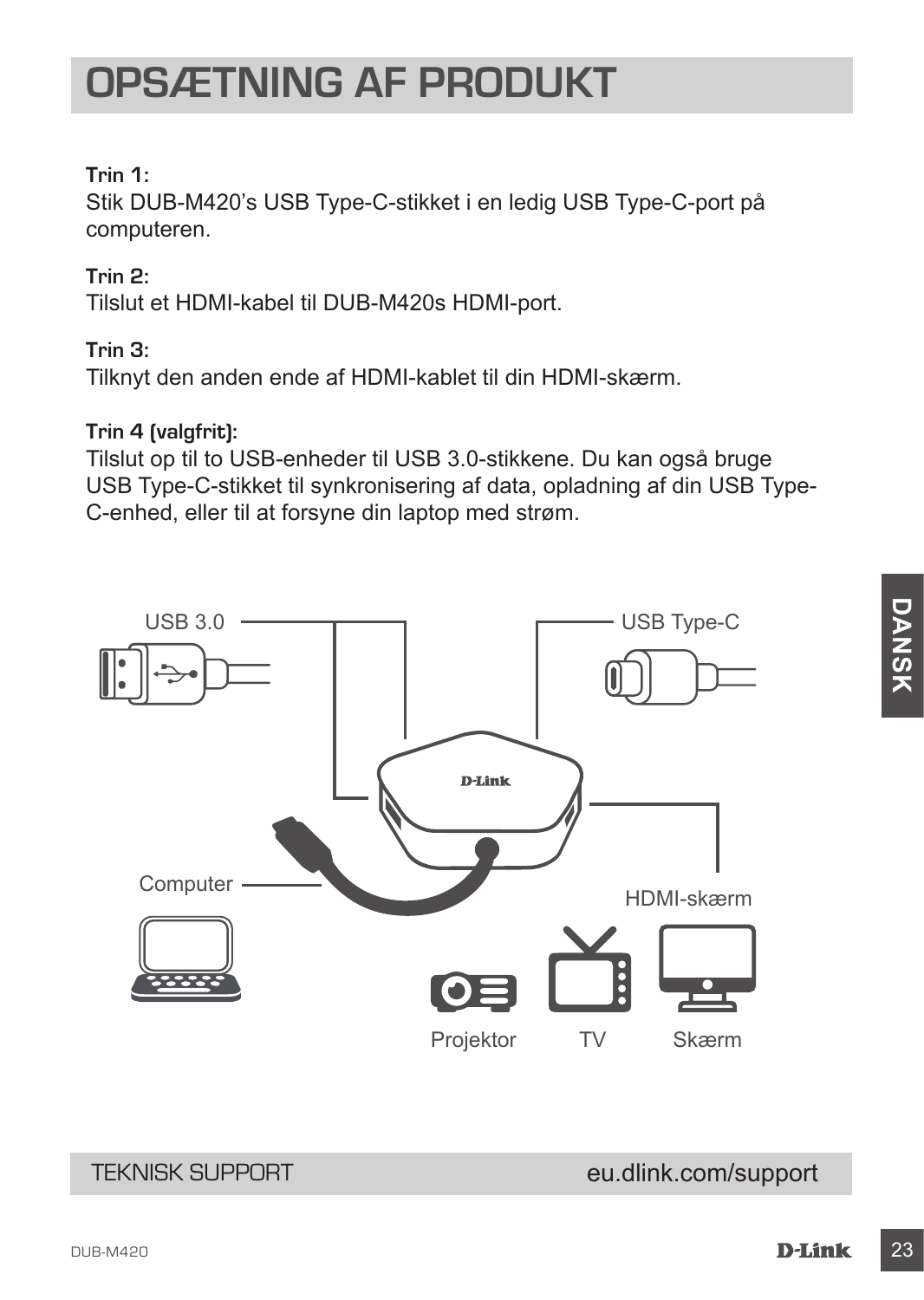## **PAKKAUKSEN SISÄLTÖ**



**NELITOIMINEN USB-C-KESKITIN, JOSSA ON HDMI JA VIRRANSYÖTTÖ** DUB-M420

Jos jokin näistä osista puuttuu tai on vaurioitunut, ota yhteyttä jälleenmyyjääsi.

## **JÄRJESTELMÄVAATIMUKSET**

- Tietokone, jossa on Microsoft Windows® -käyttöjärjestelmä, Mac OS® tai Chrome OS<sup>™</sup>
- USB Type-C -portti, joka tukee DisplayPortin vaihtoehtoista tilaa
- HDMI-kaapeli (HDMI 1.4 vaaditaan 4K-tarkkuudelle)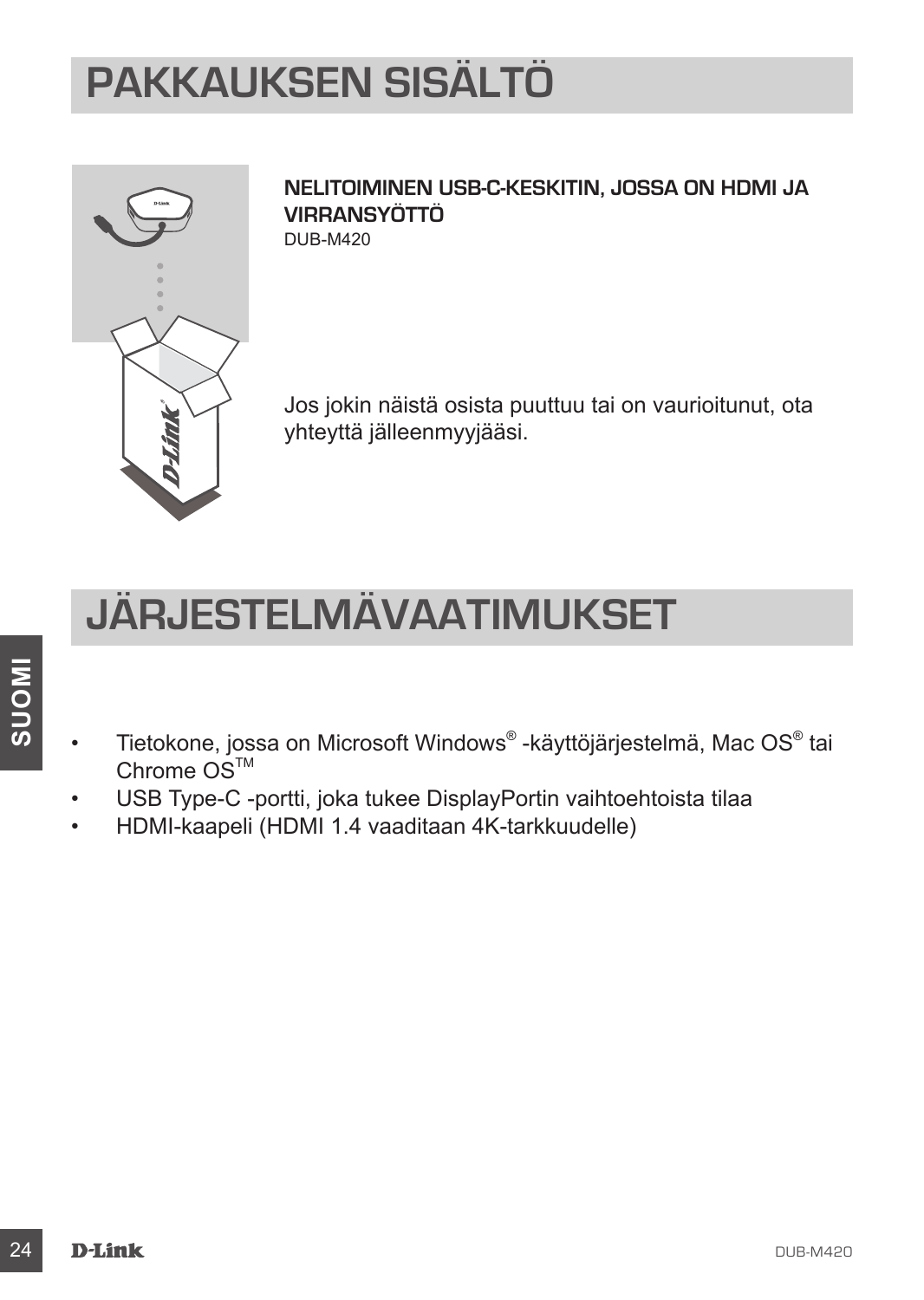# **TUOTTEEN KÄYTTÖÖNOTTO**

#### **Vaihe 1:**

kytke laitteen DUB-M420 USB Type-C -liitin tietokoneen vapaaseen USB Type-C -porttiin.

#### **Vaihe 2:**

Liitä HDMI-kaapeli DUB-M420:n HDMI-porttiin.

#### **Vaihe 3:**

Liitä HDMI-kaapelin toinen pää HDMI-näyttöön.

#### **Vaihe 4 (valinnainen):**

Liitä USB 3.0 -portteihin enintään kaksi USB-laitetta. Voit myös käyttää USB Type-C -porttia tietojen synkronointiin, USB Type-C -laitteen lataamiseen tai virran syöttämiseen kannettavaan tietokoneeseen.



**SUOMI**

### TEKNINEN TUKI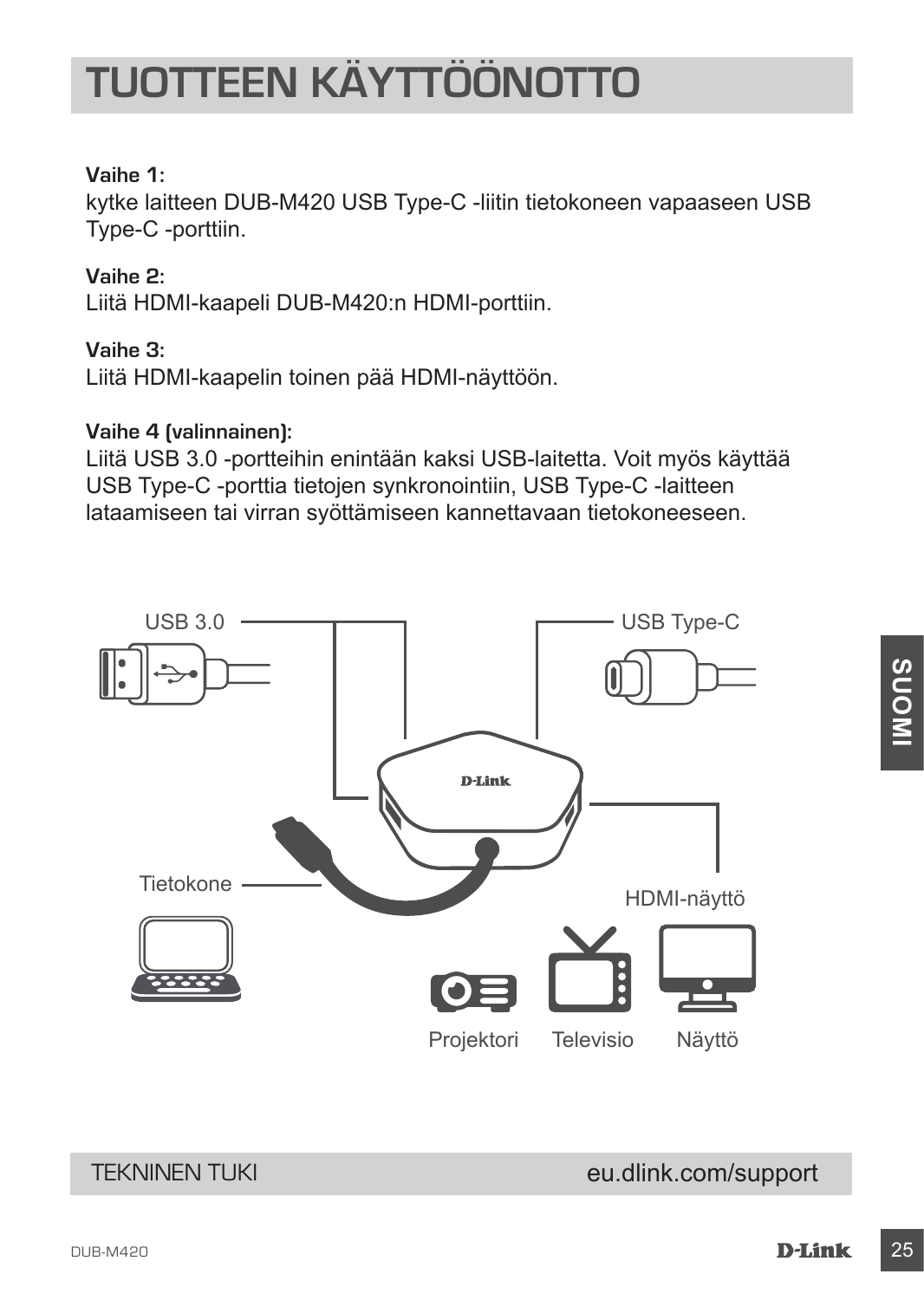# **FÖRPACKNINGSINNEHÅLL**



**4-I-1 USB-C-HUBB MED HDMI OCH STRÖMFÖRSÖRJNING** DUB-M420

Om någon av artiklarna saknas eller är skadad, var vänlig kontakta din återförsäljare.

### **SYSTEMKRAV**

- Dator som kör Microsoft Windows<sup>®</sup> OS, Mac OS<sup>®</sup> eller Chrome OS<sup>™</sup>
- USB Type-C-port med stöd för DisplayPort-alternativläge
- En HDMI-kabel (HDMI 1.4 krävs för 4K-upplösning)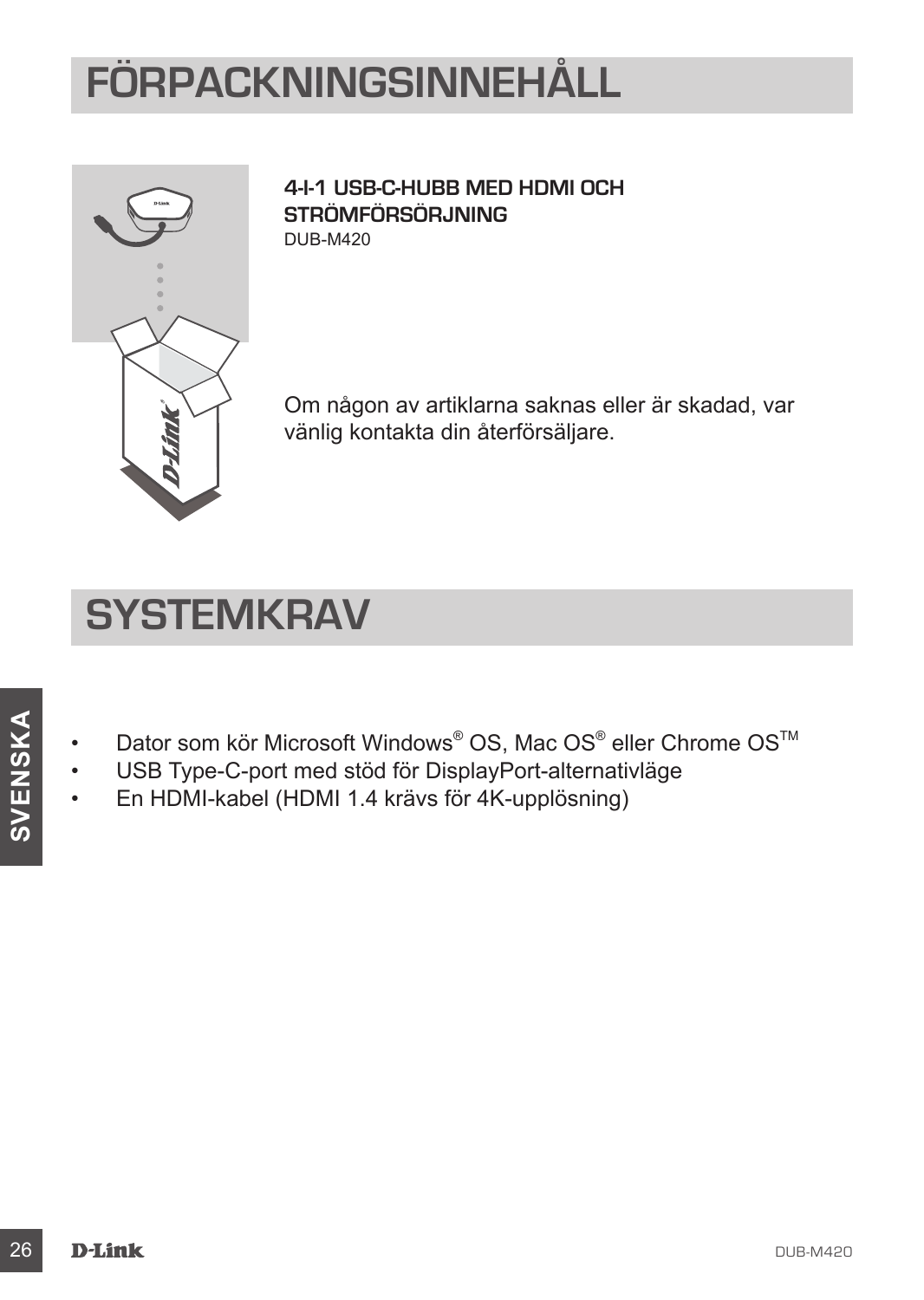### **PRODUKTINSTALLATION**

#### **Steg 1:**

Koppla in USB-kontakten som hör till DUB-M420 i en tillgänglig USB Type-C-port på din dator.

#### **Steg 2:**

Anslut HDMI till HDMI-porten på DUB-M420.

#### **Steg 3:**

Anslut den andra änden av HDMI-kabeln till din HDMI-skärm.

#### **Steg 4 (valfritt):**

Anslut upp till två USB-enheter till USB 3.0-portarna. Du kan även använda USB Type-C-porten för att synka data, ladda din USB Type-Cenhet eller ge din bärbara dator ström.



### eu.dlink.com/support

TEKNISK SUPPORT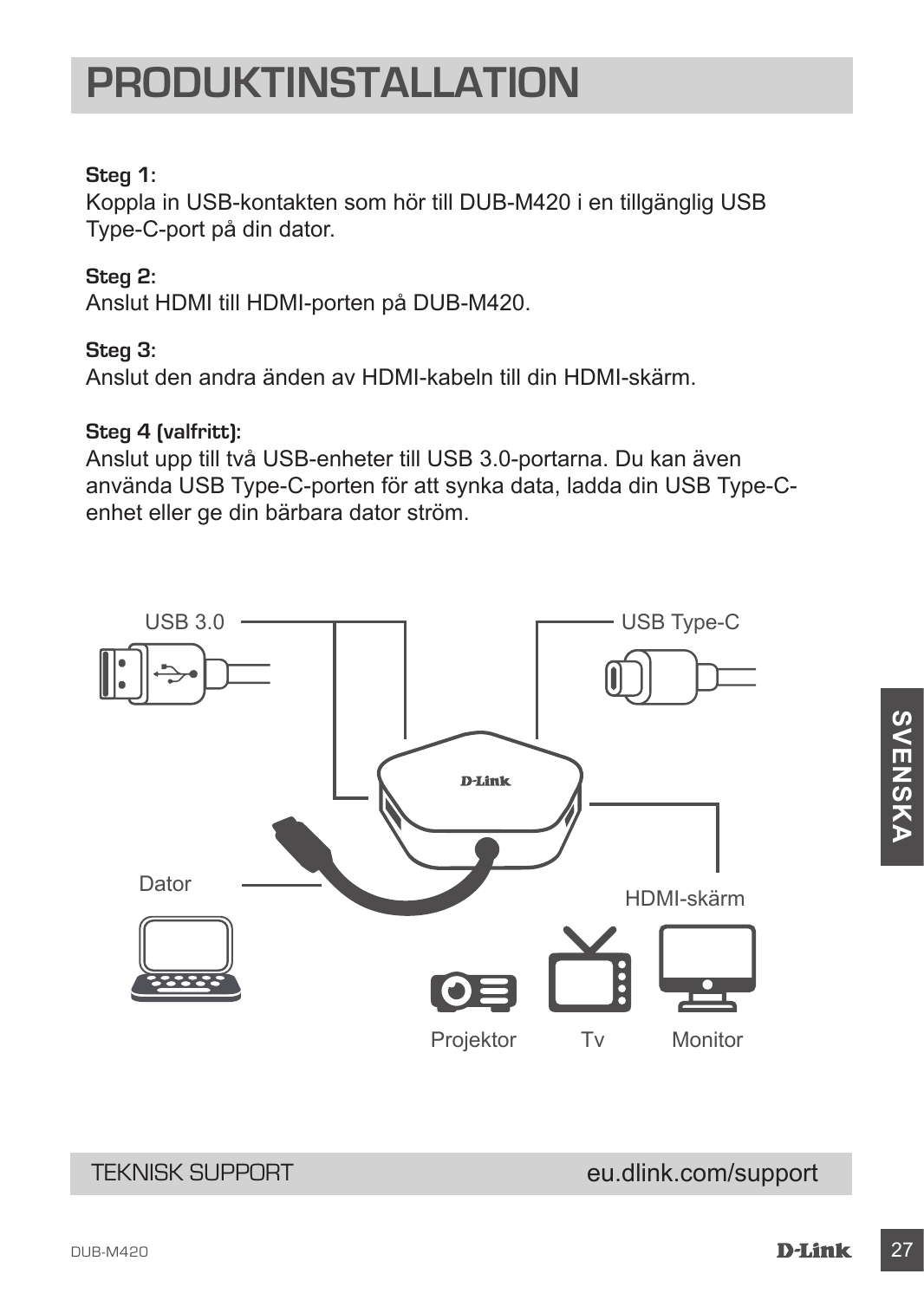## **CONTEÚDO DA EMBALAGEM**



**HUB USB-C 4 EM 1 COM SAÍDAS HDMI E ENERGIA** DUB-M420

Se faltar algum destes itens ou se estiverem danificados, contacte o seu revendedor.

### **REQUISITOS DO SISTEMA**

- Computador com Microsoft Windows<sup>®</sup> OS, Mac OS<sup>®</sup> ou Chrome OS<sup>™</sup>
- Porta USB Tipo C com modo alternado DisplayPort suportado
- Um cabo HDMI (é necessário HDMI 1.4 para resolução 4K)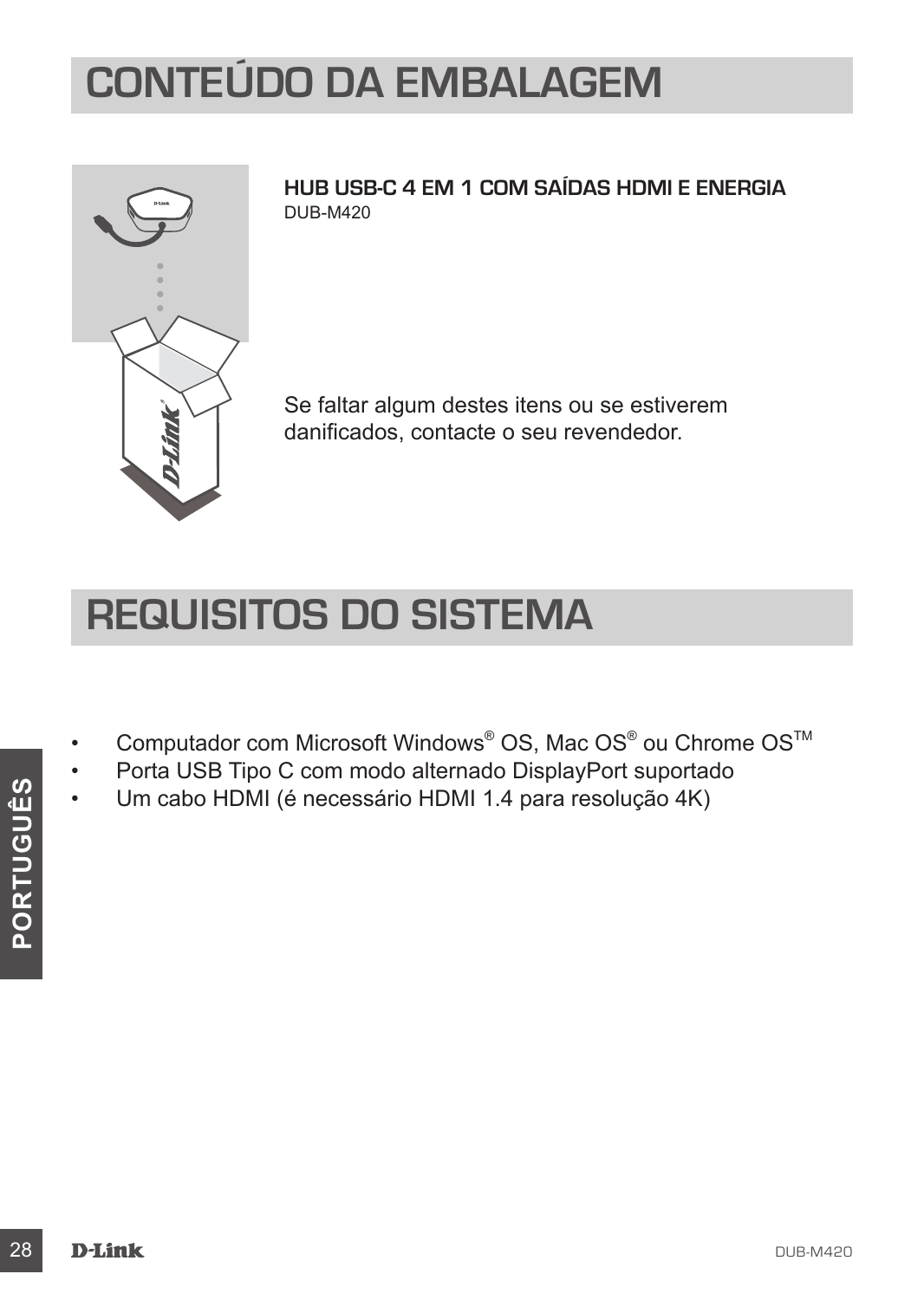#### **Passo 1:**

Ligue a ficha USB Tipo C do DUB-M420 numa porta USB Tipo C disponível no seu computador.

#### **Passo 2:**

Ligue um cabo HDMI à porta HDMI do DUB-M420.

#### **Passo 3:**

Ligue a outra extremidade do cabo HDMI no dispositivo de visualização HDMI.

#### **Passo 4 (opcional):**

Ligue até dois dispositivos USB nas portas USB 3.0. Também pode usar a porta USB Tipo C para sincronizar dados, carregar o seu dispositivo USB Tipo C ou para ligar a energia ao seu computador portátil.



### ASSISTÊNCIA TÉCNICA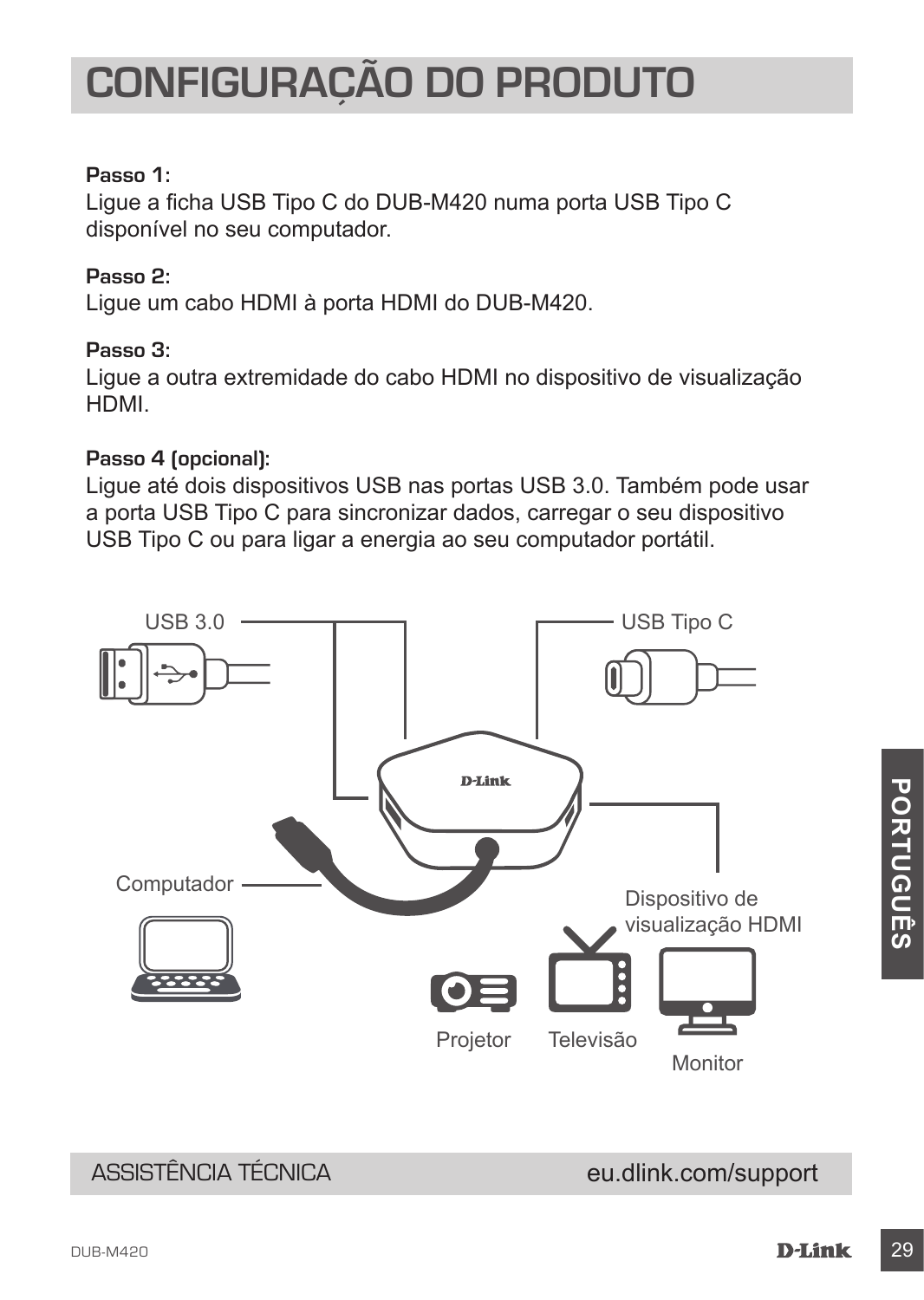## **ΠΕΡΙΕΧΌΜΕΝΑ ΣΥΣΚΕΥΑΣΊΑΣ**



**ΔΙΑΝΟΜΈΑΣ USB-C 4-ΣΕ-1 ΜΕ HDMI ΚΑΙ ΠΑΡΟΧΉ ΙΣΧΎΟΣ** DUB-M420

Αν κάποιο από αυτά τα αντικείμενα λείπει ή είναι κατεστραμμένο, επικοινωνήστε με τον μεταπωλητή.

### **ΑΠΑΙΤΉΣΕΙΣ ΣΥΣΤΉΜΑΤΟΣ**

- Υπολογιστής που λειτουργεί με Microsoft Windows® OS, Mac OS® ή Chrome  $OS^{TM}$
- Θύρα USB Τύπου C με υποστήριξη DisplayPort Alternate Mode
- Ένα καλώδιο HDMI (απαιτείται HDMI 1.4 για ανάλυση 4K)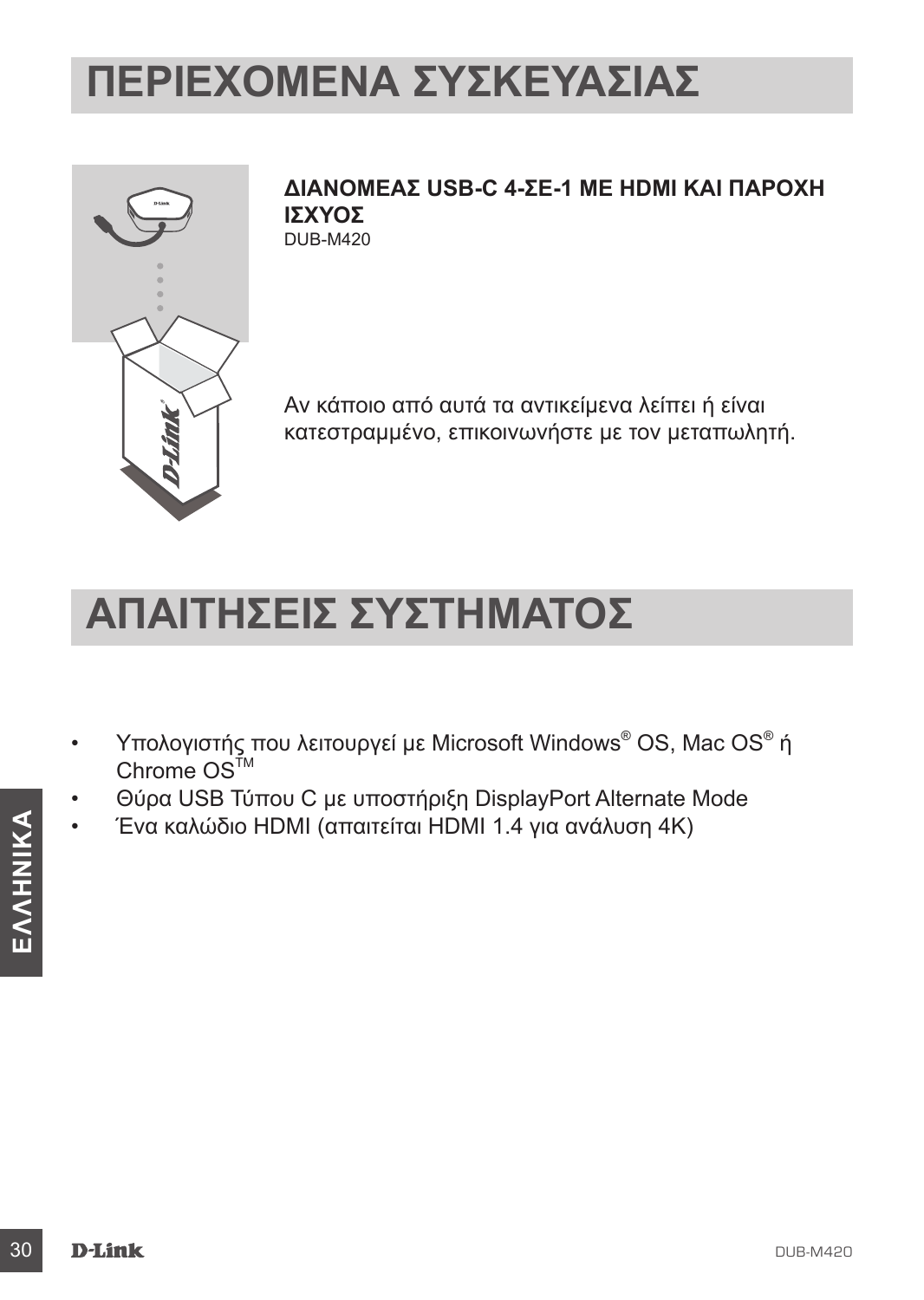### **Βήμα 1:**

Συνδέστε τον σύνδεσμο USB Τύπου C του προϊόντος DUB-M420 σε μια διαθέσιμη θύρα USB Τύπου C στον υπολογιστή σας.

### **Βήμα 2:**

Συνδέστε ένα καλώδιο HDMI στη θύρα HDMI του προϊόντος DUB-M420.

### **Βήμα 3:**

Προσαρτήστε το άλλο άκρο του καλωδίου HDMI στην οθόνη σας HDMI.

#### **Βήμα 4 (προαιρετικά):**

Συνδέστε έως και δύο συσκευές USB στις θύρες USB 3.0. Μπορείτε επίσης να χρησιμοποιήσετε τη θύρα USB Τύπου C για συγχρονισμό δεδομένων, φόρτιση συσκευών USB Τύπου C ή παροχή ισχύος στον φορητό υπολογιστή σας.



### eu.dlink.com/support

ΤΕΧΝΙΚΗ ΥΠΟΣΤΗΡΙΞΗ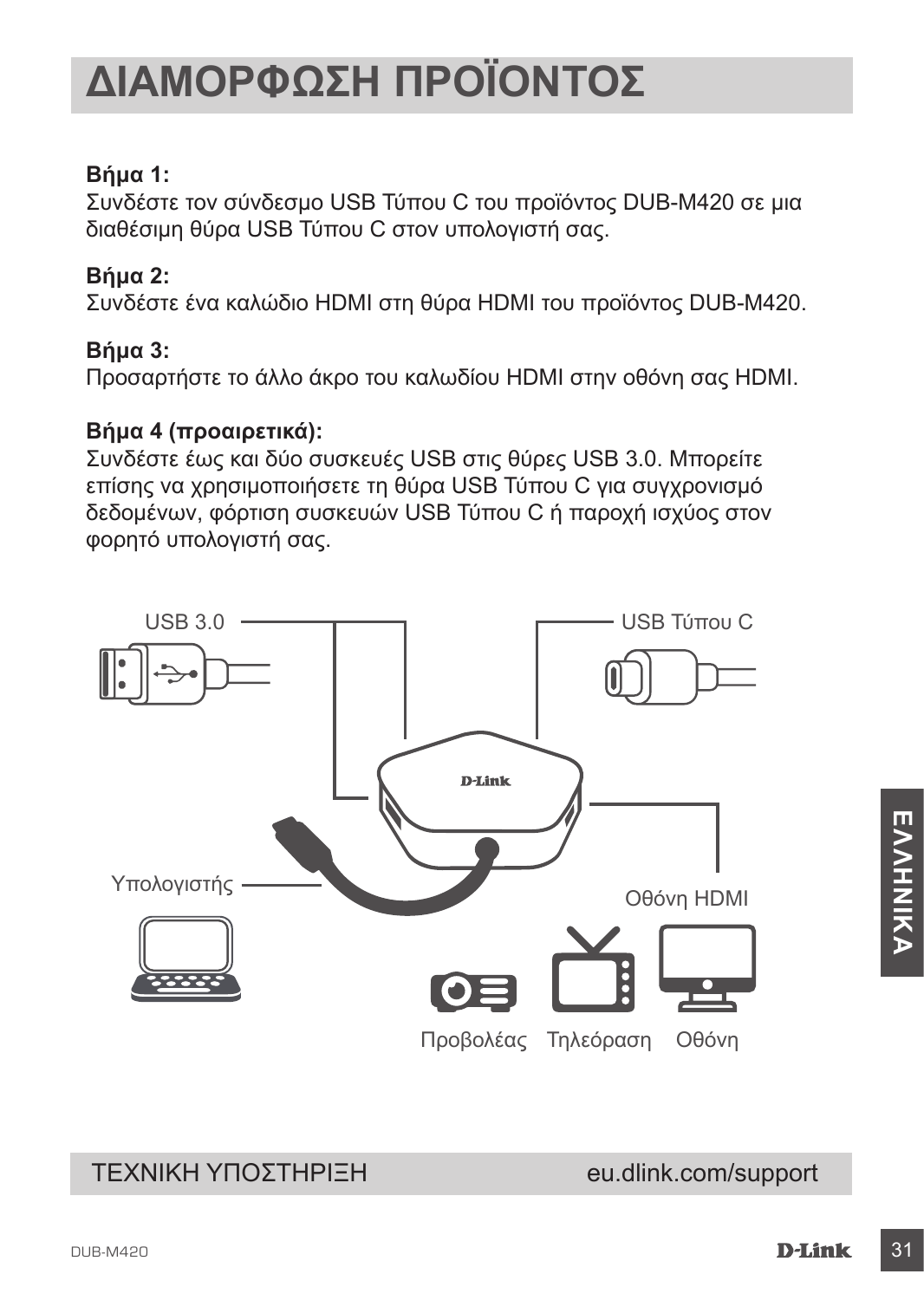# **SADRŽAJ PAKIRANJA**



#### 4-U-1 USB-C **INORIŠTE S HDMI PRIKLJUIKOM I IZVOROM NAPAJANJA** DUB-M420

Ako bilo koji od ovih artikala nedostaje ili ako je oštećen, obratite se prodavaču.

## **ZAHTJEVI SUSTAVA**

- Računala s operacijskim sustavom Microsoft Windows®, Mac OS® ili Chrome  $OS^{T\dot{M}}$
- USB Type-C port uz podržani DisplayPort alternativni način rada
- HDMI kabel (za 4K razlučivost je potreban HDMI 1.4)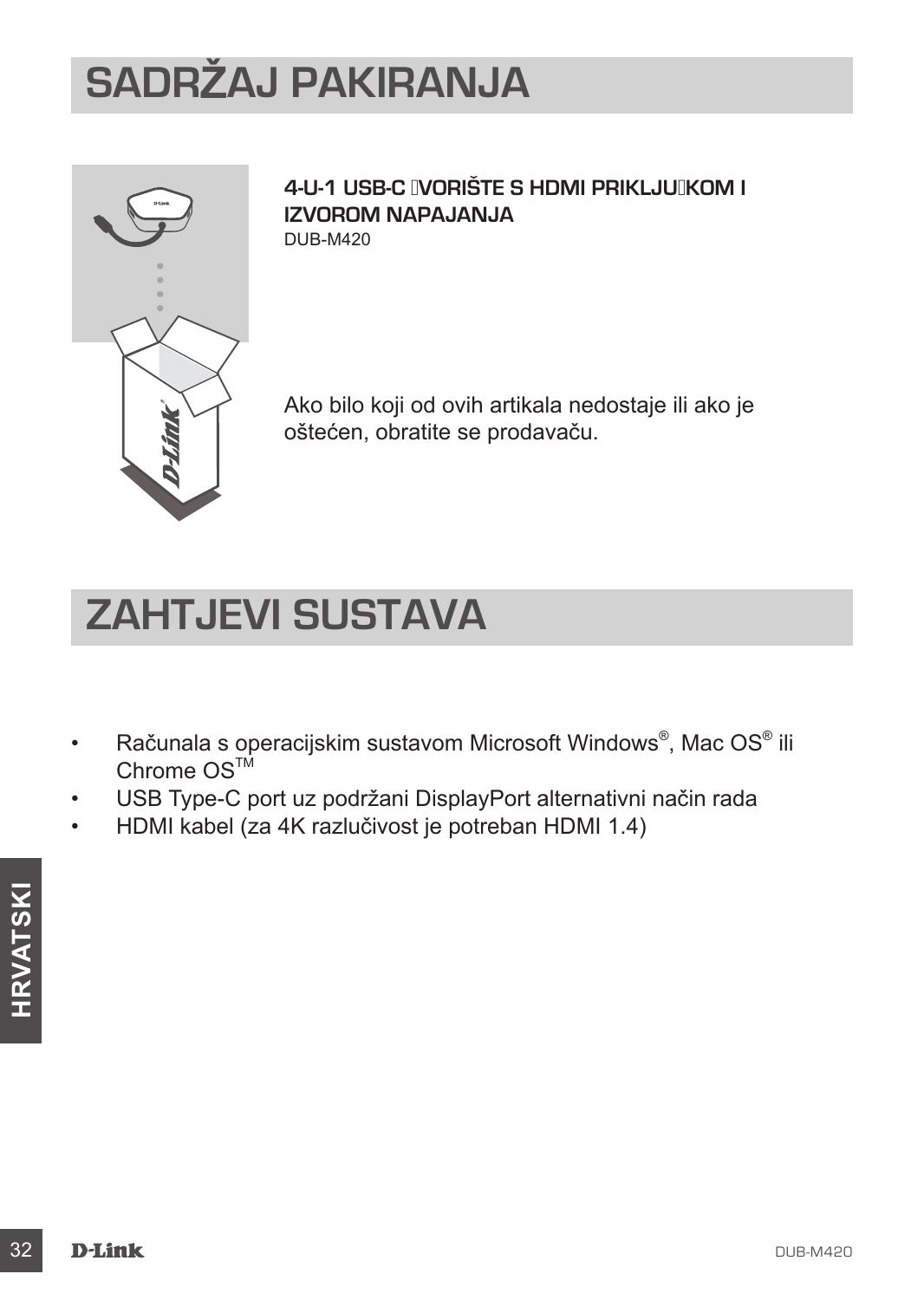### **POSTAVLJANJE PROIZVODA**

#### **Prvi korak:**

Priključite USB Type-C priključak uređaja DUB-M420 u raspoloživi USB Type-C port na računalu.

### **Drugi korak:**

Priključite HDMI kabel u HDMI port uređaja DUB-M420.

#### **Treći korak:**

Priključite drugi kraj HDMI kabela u vaš HDMI uređaj za prikaz.

### **Četvrti korak (opcionalno):**

Priključite do dva USB uređaja u USB 3.0 portove. Također možete koristiti USB Type-C port za sinkronizaciju podataka, punjenje vašeg USB Type-C uređaja ili kao izvor napajanja za vaše prijenosno računalo.



### TEHNIČKA PODRŠKA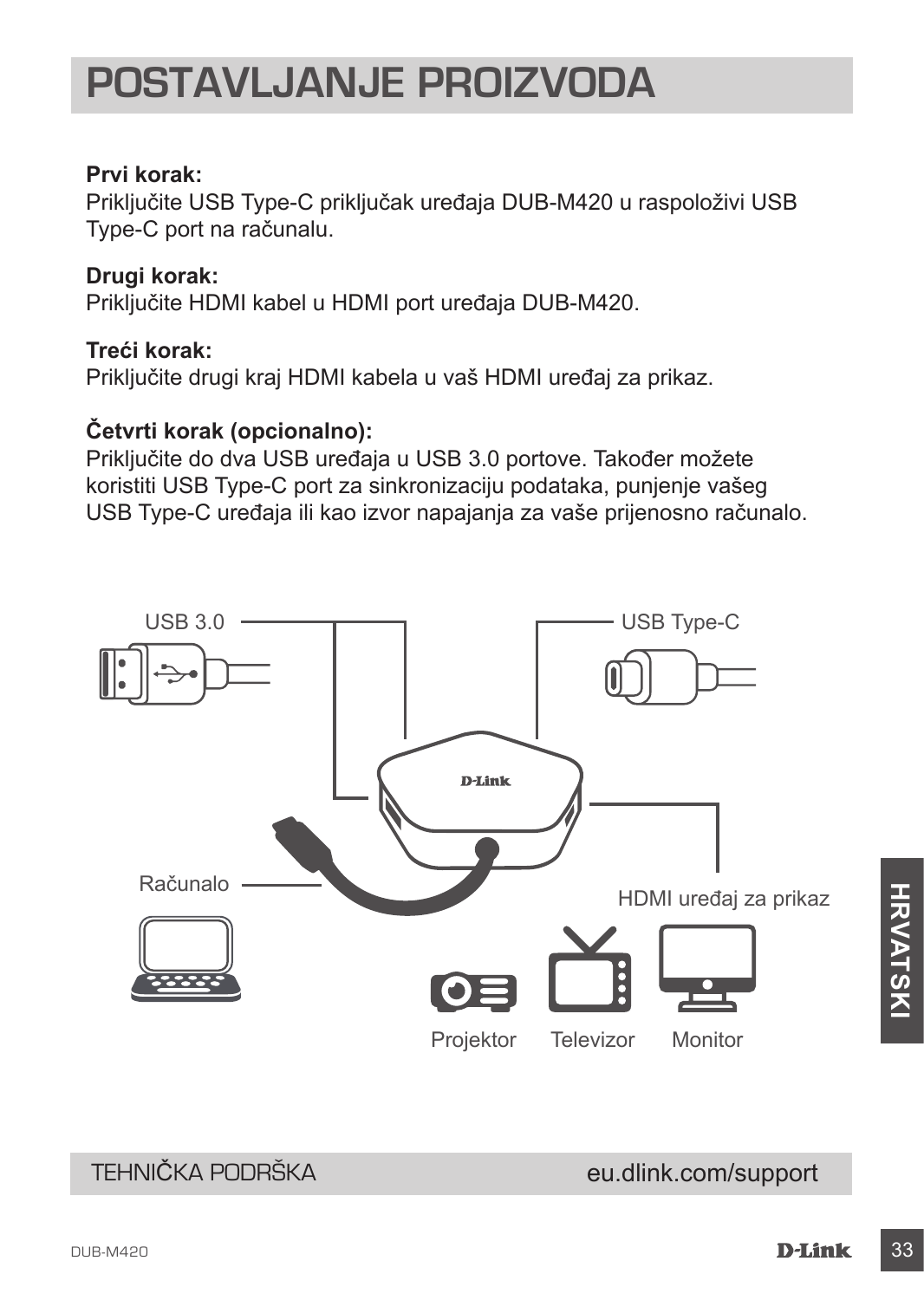## **VSEBINA PAKETA**



### **RAZDELILNIK USB-C 4 V 1 S PRIKLJUČKOM HDMI IN NAPAJANJEM**

DUB-M420

Če katera koli stvar manjka ali je poškodovana, prosimo kontaktirajte svojega trgovca.

## **SISTEMSKE ZAHTEVE**

- Računalnik, v katerem se izvaja operacijski sistem Microsoft Windows® , Mac OS<sup>®</sup> ali Chrome OS<sup>™</sup>
- Vrata USB Type-C s podprtim izmeničnim načinom DisplayPort
- Kabel HDMI (HDMI 1.4 je potreben za ločljivost 4K)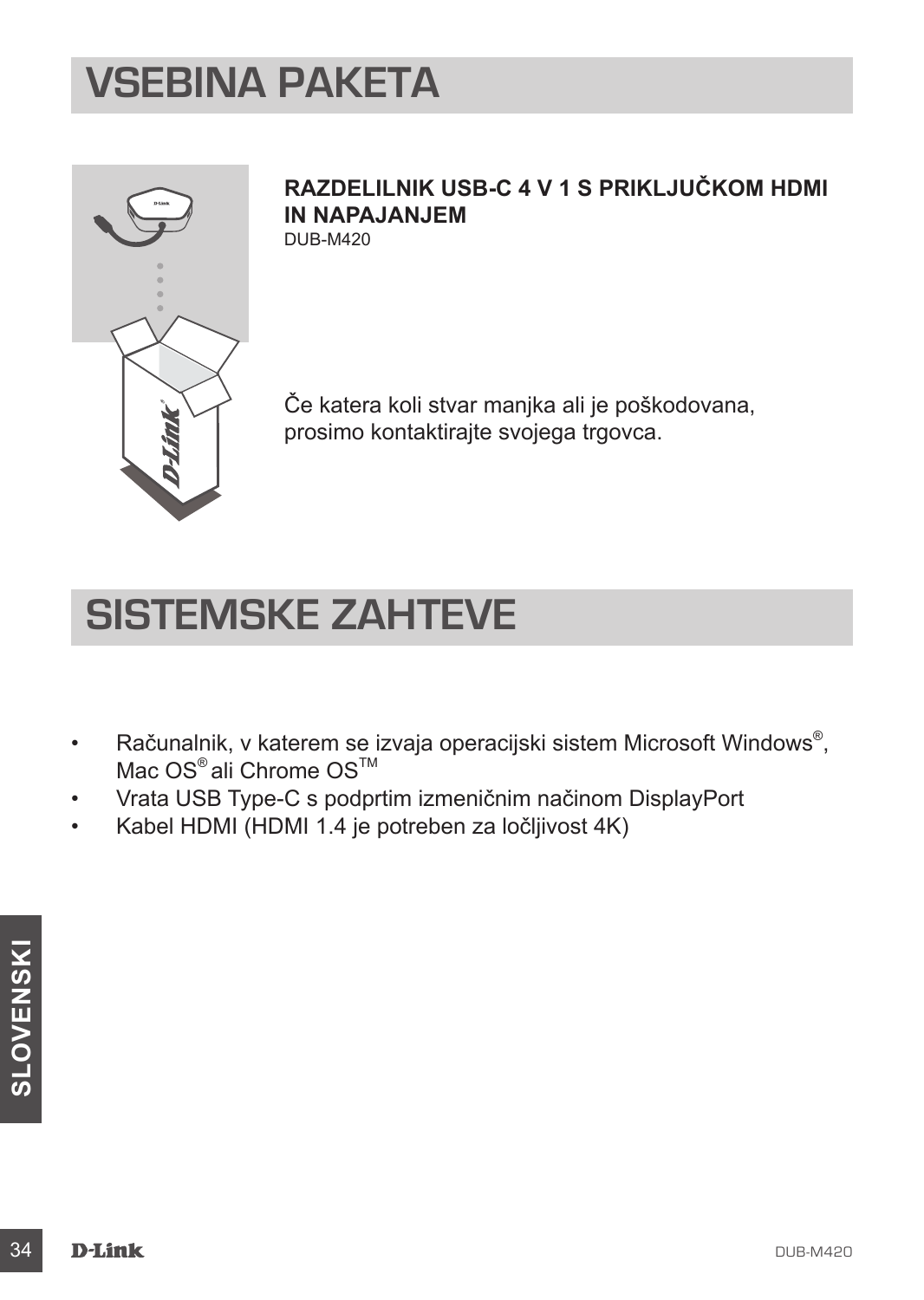#### **1. korak:**

Priključek USB Type-C modela DUB-M420 priključite v razpoložljiva vrata USB Type-C na računalniku.

#### **2. korak:**

Priključite kabel HDMI na vrata HDMI naprave DUB-M420.

#### **3. korak:**

Drugi konec kabla HDMI priključite na zaslon HDMI.

#### **4. korak (na izbiro):**

V vrata USB 3.0 priključite do dve napravi USB. Vrata USB Type-C lahko uporabite tudi za sinhroniziranje podatkov, polnjenje naprave USB Type-C ali napajanje prenosnega računalnika.



### TEHNIČNA PODPORA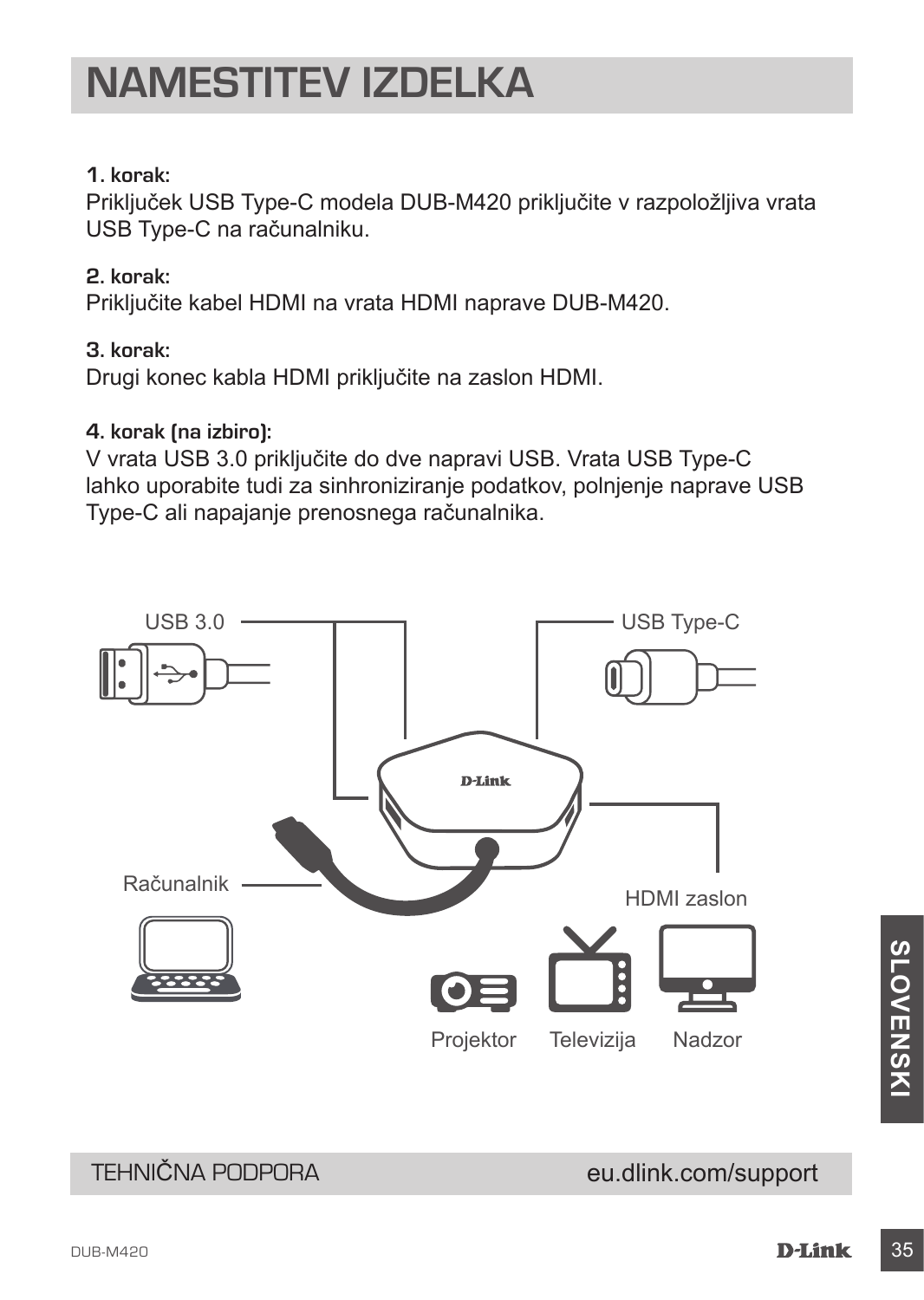# **CONŢINUTUL PACHETULUI**



**HUB USB-C 4-ÎN-1 CU HDMI ȘI FURNIZARE ENERGIE** DUB-M420

Dacă oricare dintre aceste elemente lipseşte sau este deteriorat, contactaţi distribuitorul.

## **CERINŢE DE SISTEM**

- Computer cu Microsoft Windows® OS, Mac OS® sau Chrome OS™
- Port USB tip-C ce suportă modul alternativ DisplayPort
- Un cablu HDMI (pentru rezoluția 4K este necesar HDMI 1.4)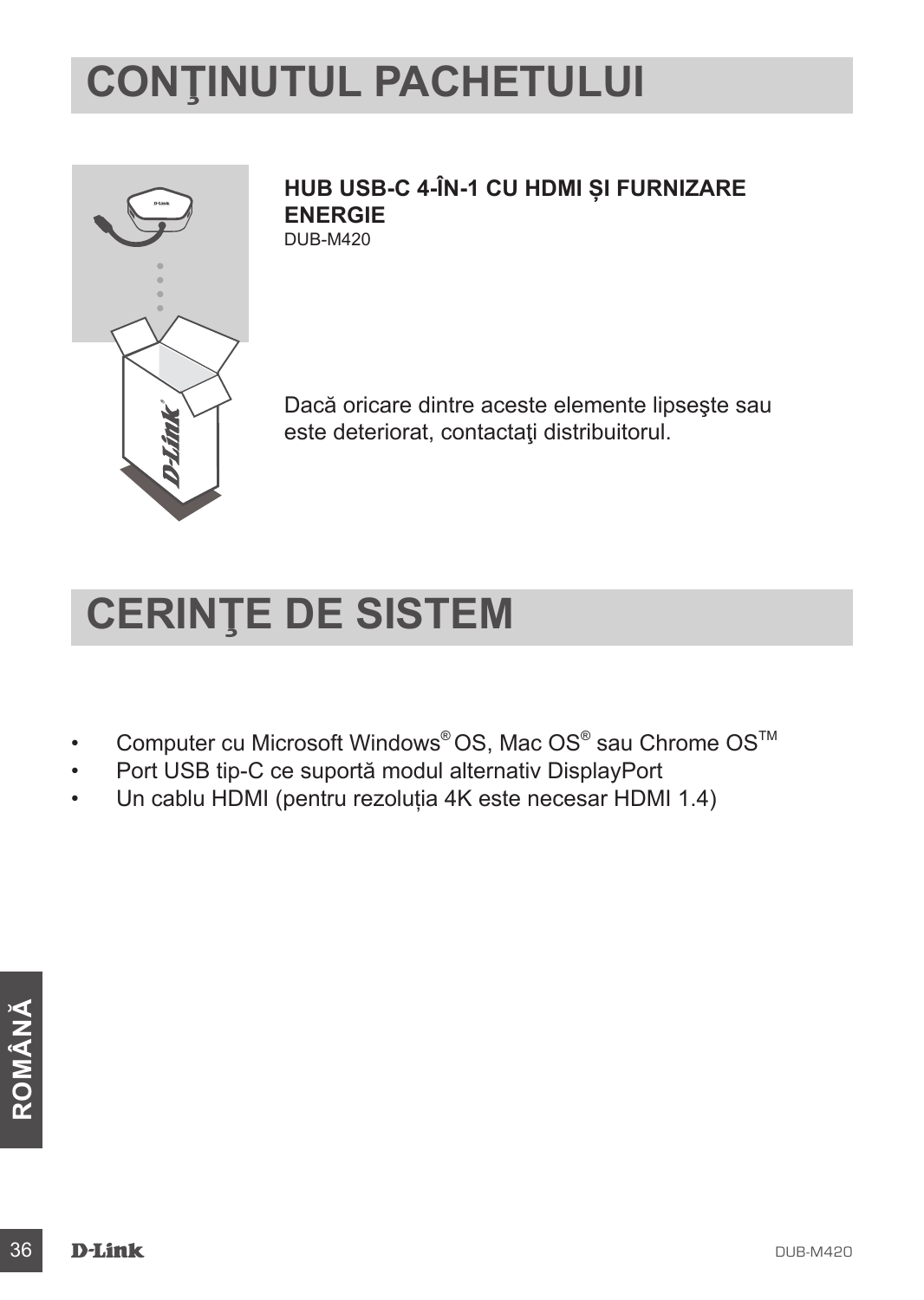### **CONFIGURAREA PRODUSULUI**

### **Pasul 1:**

Conectaţi conectorul USB tip-C al DUB-M420 la un port USB Tip-C disponibil de pe computer.

#### **Pasul 2:**

Conectați un cablu HDMI la portul HDMI al DUB-M420.

#### **Pasul 3:**

Atașați celălalt capăt al cablului HDMI la afișajul dvs. HDMI.

#### **Pasul 4 (opțional):**

Conectați până la două dispozitive USB la porturile USB 3.0. De asemenea, puteți să utilizați portul USB tip-C pentru a sincroniza date, a încărca dispozitivul dvs. USB tip-C sau pentru a furniza energie pentru laptopul dvs.



### eu.dlink.com/support

SUPORT TEHNIC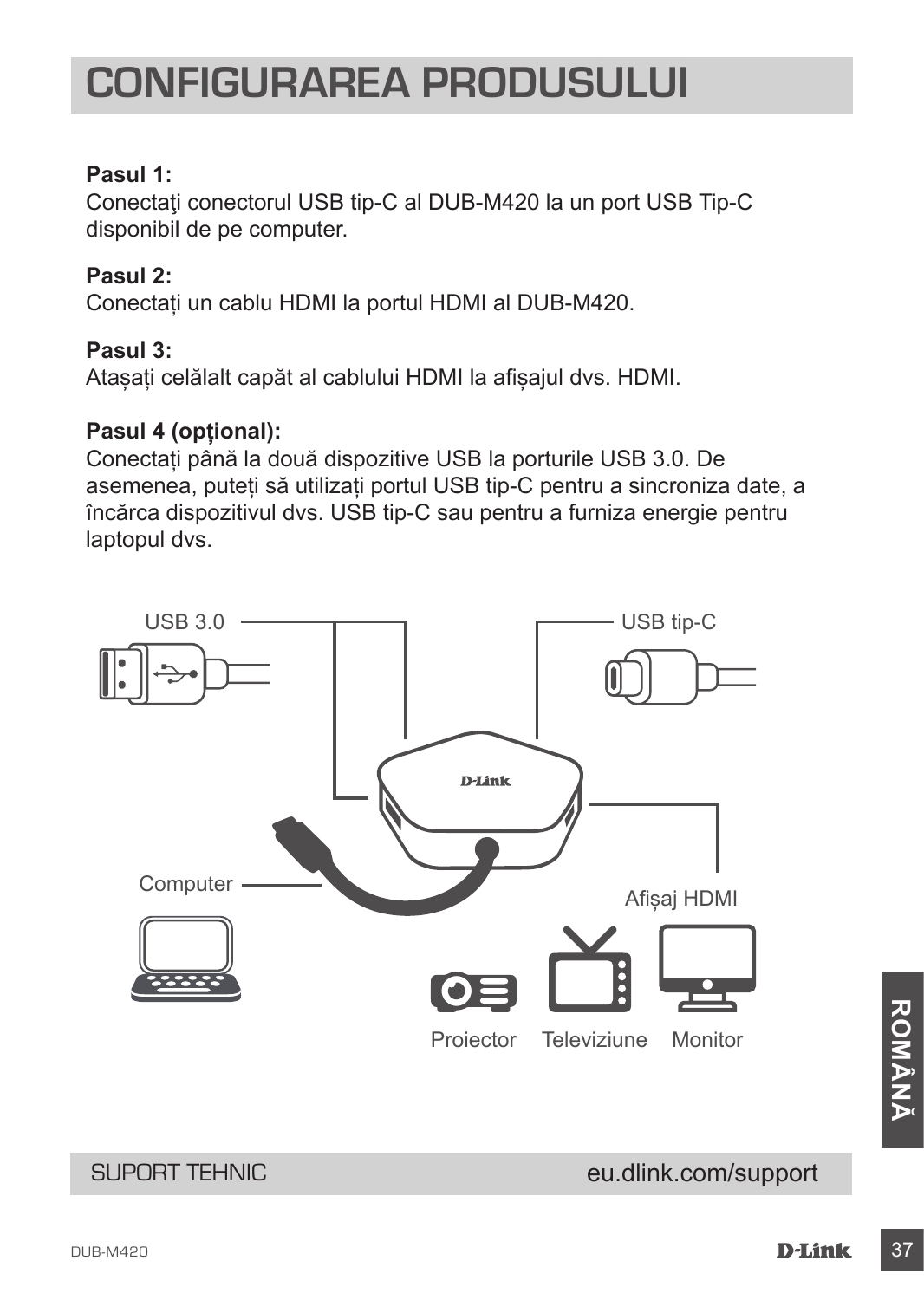## **СЪДЪРЖАНИЕ НА ОПАКОВКАТА**



**ХЪБ 4-В-1 USB-C С ДОСТАВКА НА HDMI И ЗАХРАНВАНЕ** DUB-M420

Ако някой от тези елементи липсва или е повреден, моля, свържете се с вашия търговец.

## **СИСТЕМНИ ИЗИСКВАНИЯ**

- компютър с Microsoft Windows® OS, Mac OS® или Chrome OS™
- USB Type-C порт с поддръжка на DisplayPort Alternate Mode
- НDMI кабел (за разделителна способност 4K е необходим HDMI 1.4)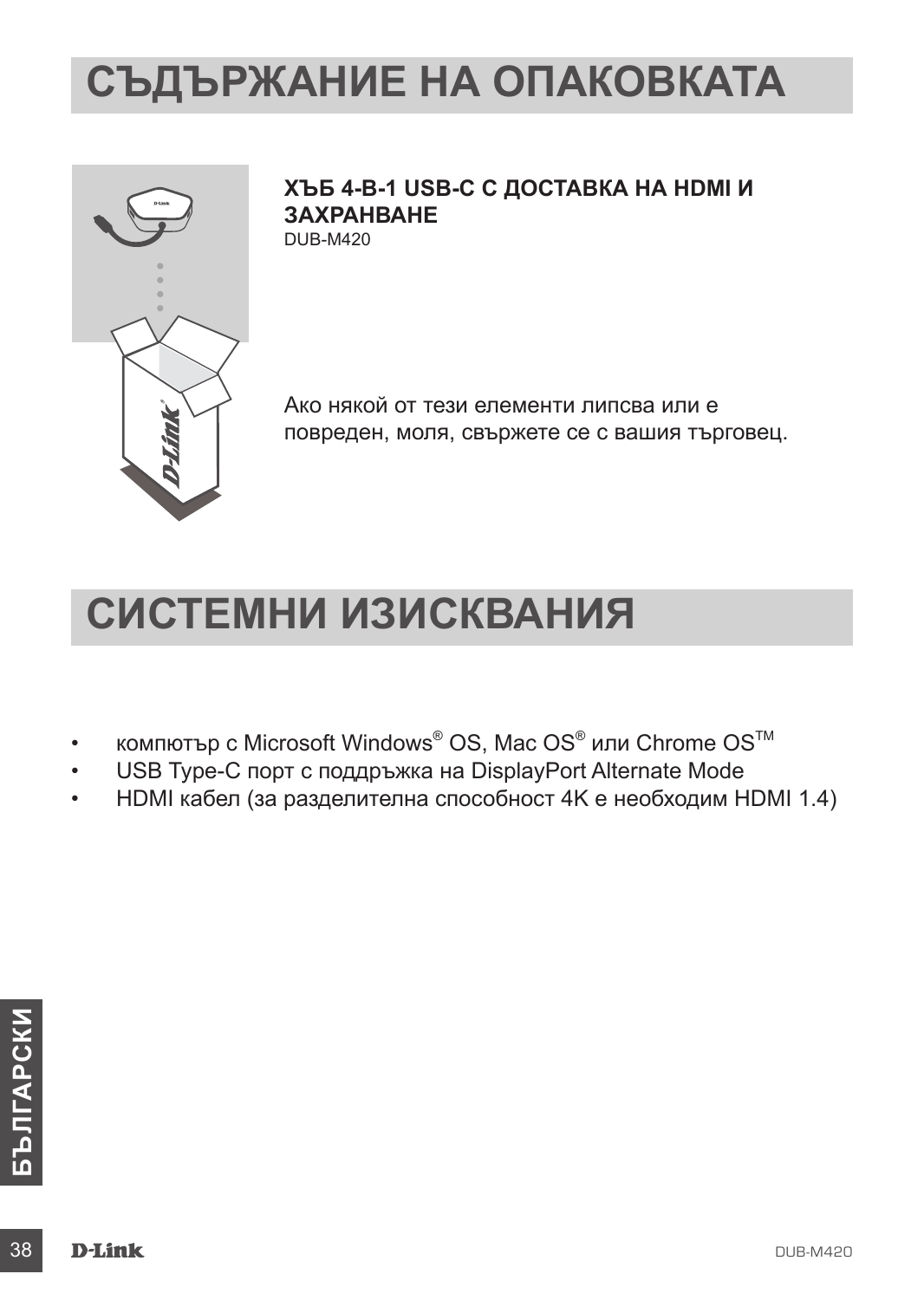# **НАСТРОЙКИ НА ПРОДУКТА**

#### **Стъпка 1:**

Включете конектора USB Type-C на DUB-M420 в свободен USB Type-C порт на своя компютър.

#### **Стъпка 2:**

Свържете HDMI кабел към HDMI порта на DUB-M420.

#### **Стъпка 3:**

Прикрепете другия край на HDMI кабела към вашия HDMI дисплей.

#### **Стъпка 4 (по желание):**

Свържете до две USB устройства към портовете USB 3.0. Можете да използвате USB Type-C порта и за синхронизиране на данни, зареждане на своето USB Type-C устройство или за да захранване лаптопа си.



### ТЕХНИЧЕСКА ПОДДРЪЖКА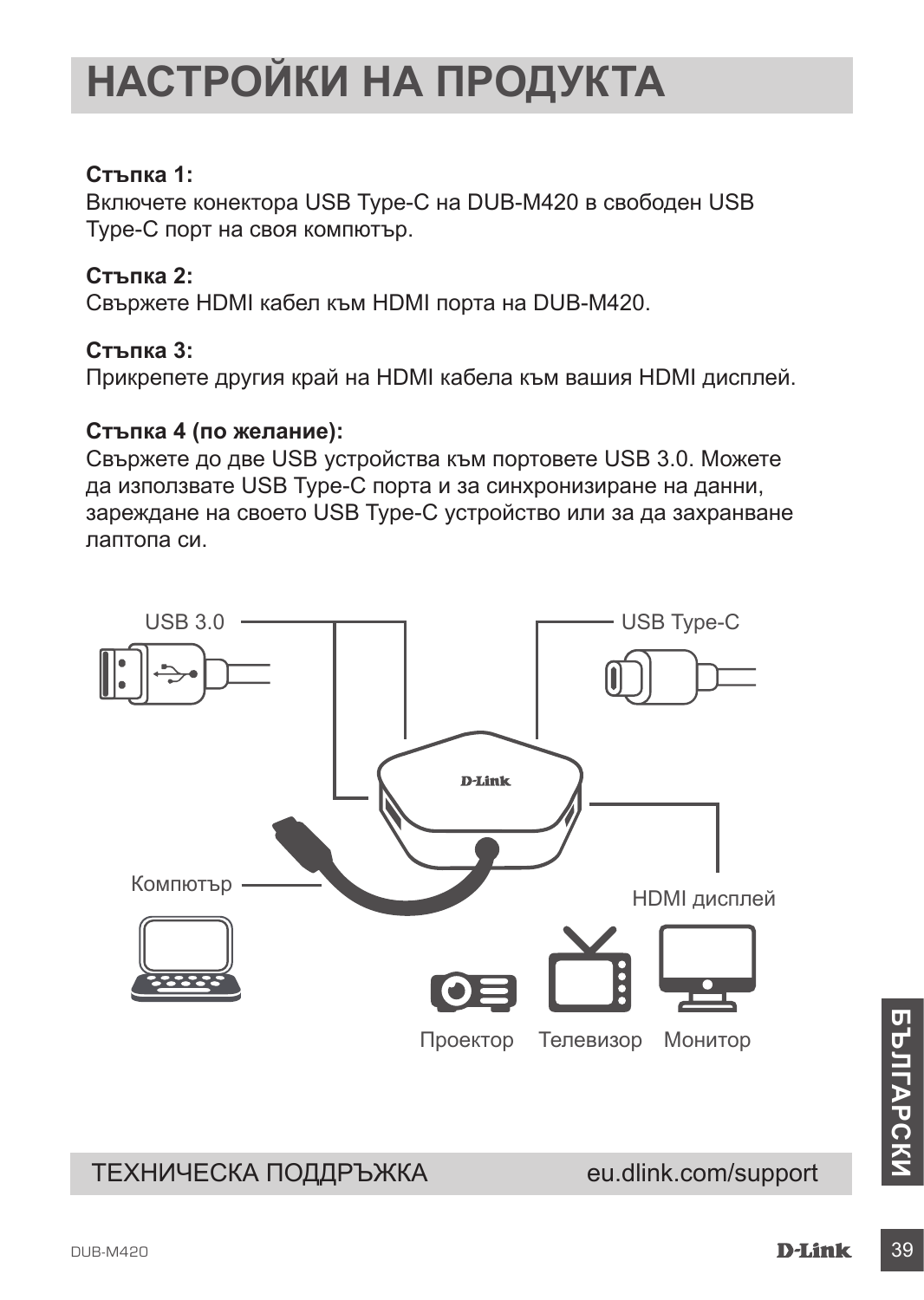### **OBSAH BALENIA**



**ROZBOČOVAČ 4-IN-1 USB-C S HDMI A NAPÁJANÍM** DUB-M420

Ak nejaká položka chýba, prípadne je poškodená, obráťte sa na predajcu.

## **SYSTÉMOVÉ POŽIADAVKY**

- Počítač so systémom Microsoft Windows®, Mac OS® alebo Chrome OS<sup>™</sup>
- Port USB Type-C s podporou režimu DisplayPort Alternate Mode
- Kábel HDMI (na rozlíšenie 4K je potrebný HDMI 1.4)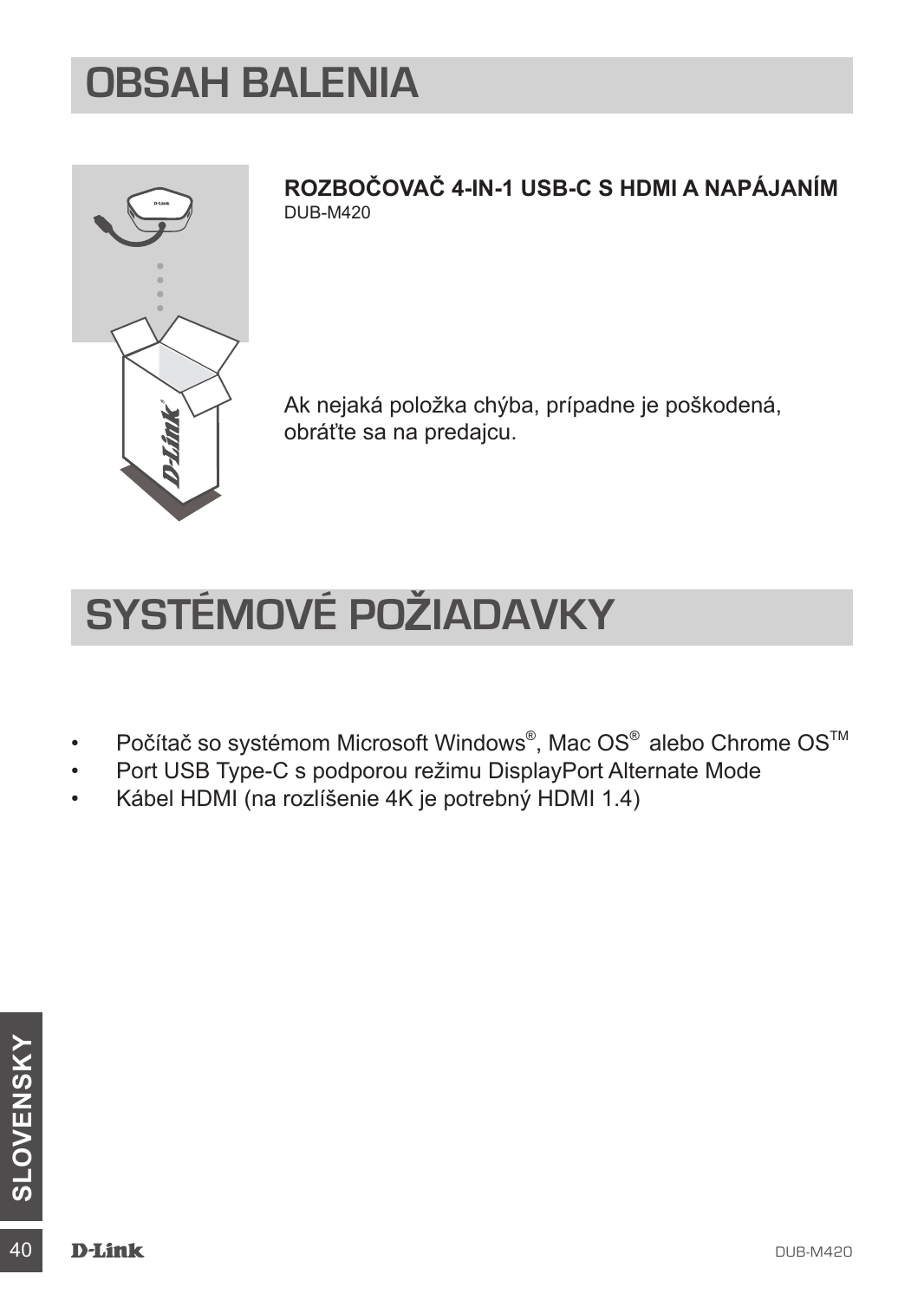# **INŠTALÁCIA PRODUKTU**

#### **Krok 1:**

Zapojte konektor USB Type-C na DUB-M420 do voľného portu USB Type-C na počítači.

#### **Krok 2:**

Zapojte kábel HDMI do portu HDMI na zariadení DUB-M420.

#### **Krok 3:**

Pripojte druhý koniec kábla HDMI k obrazovke HDMI.

#### **Krok 4 (nepovinný):**

Do portov USB 3.0 zapojte najviac dve USB zariadenia. Môžete použiť aj port USB Type-C na synchronizáciu údajov, nabíjanie zariadenia s rozhraním USB Type-C alebo napájanie prenosného počítača.



### eu.dlink.com/support

TECHNICKÁ PODPORA